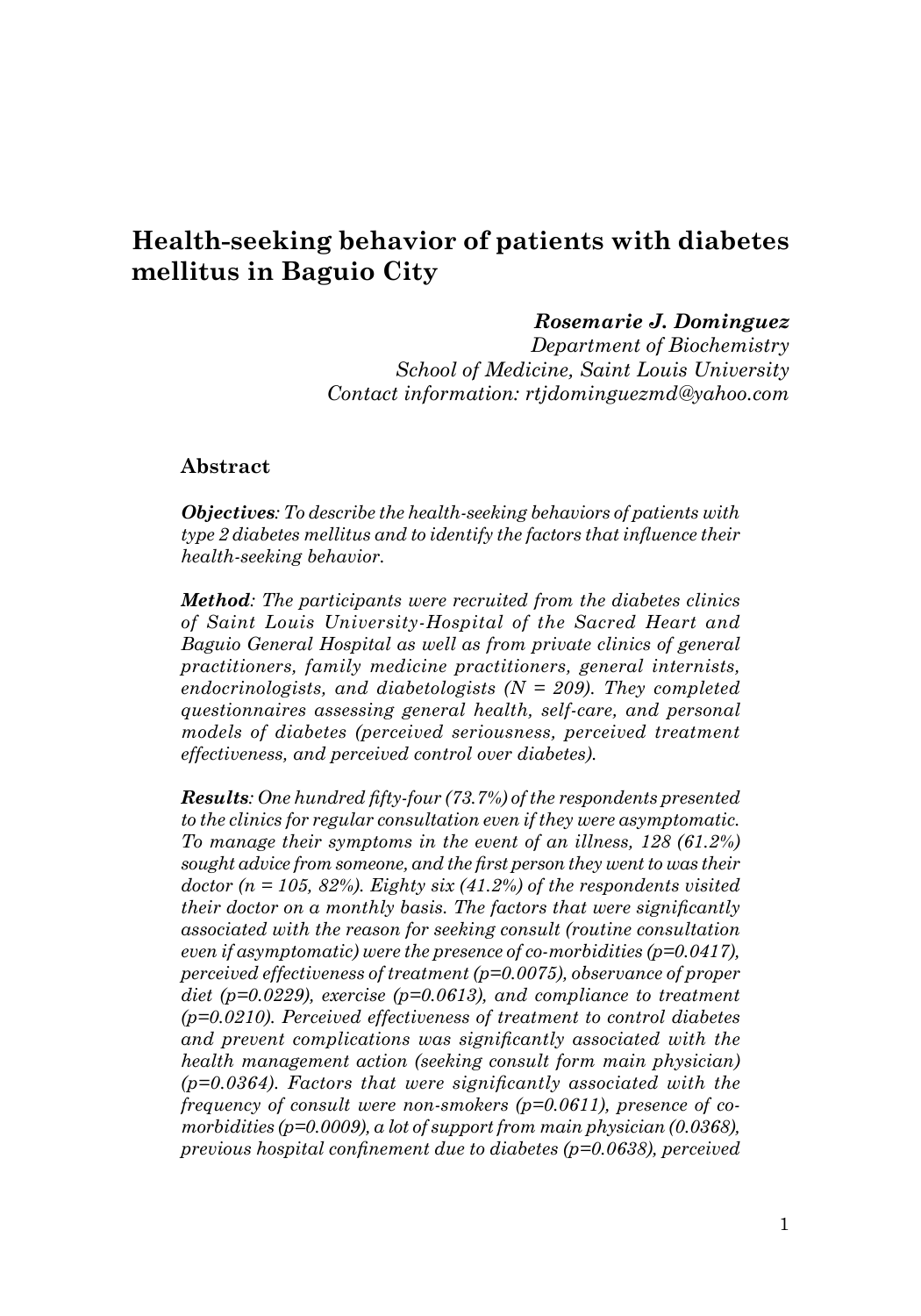*seriousness of diabetes (p=0.0610), perceived control over diabetes (p=0.0024), proper diet (p=0.0000), and exercise (0.0098).*

*Conclusions: Patients with diabetes mellitus in Baguio City have positive health seeking behaviors. The study provides further support for the role of personal models of diabetes and diabetes self-care management in determining responses to illness.* 

## **Introduction**

I iabetes is a growing global burden, currently affecting 246<br>million people worldwide and is expected to affect 380 million by<br>2025. The largest increase in prevalence is projected to occur in<br>developing countries (1, 2) million people worldwide and is expected to affect 380 million by developing countries (1, 2).

Diabetes is a major cause of morbidity, mortality, and expense. Long-term hyperglycemia (poor metabolic control) increases the risk of disorders that predispose individuals to hospitalization due to coronary artery disease, stroke, peripheral vascular disease, amputation and nephropathy. Having diabetes can also reduce the life expectancy of a person in good metabolic control by 20 years. Therefore, the effect of diabetes on health and life expectancy is dramatic and costly for the health service.

Evidence shows that tight glucose control among people with type 2 diabetes is associated with lower risk of complications (3-5). However, the control of A1C among people with type 2 diabetes has shown no significant improvement over the past decade (6). In fact, almost twothirds of individuals do not achieve target HbA1c levels (7). A possible explanation to this dismal statistic is that the attitude towards health is more of crisis-oriented and curative rather than preventive. For diabetes, there is a tendency for patients to delay or ignore health care measures until the complications become evident.

Positive health-seeking behavior (i.e., the early recognition of symptoms, presentation to health facilities, and compliance with effective treatment) should improve control of diabetes and thereby reduce the incidence of complications associated with this devastating disease. Health beliefs appear to have a major impact on people's adherence to treatment for diabetes, and this may affect outcomes (8). There are few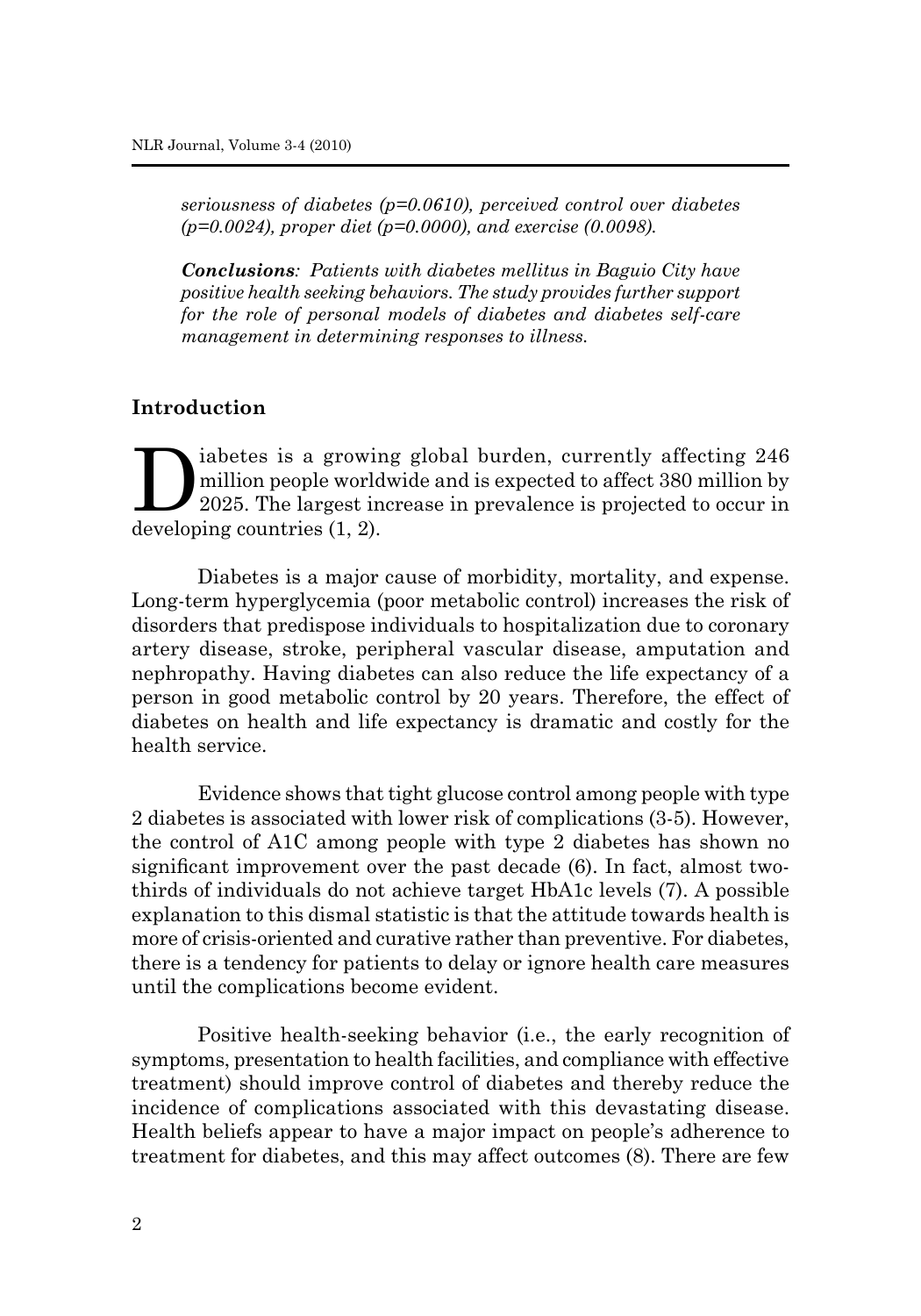data about the link between health-seeking behavior and morbidity in people with diabetes, showing that a delay in health-seeking behavior will increase the risk of complications (9, 10).

The recently published Medical Research Council Diabetes Research Strategy highlighted the need to investigate the health beliefs of people with diabetes (17). To date, there is no published study dealing with the health-seeking behaviors of the people of the Cordillera. Thus, the identification and development of positive health behaviors can mitigate both the individual and population risk for diabetic complications.

Knowledge about health and health-seeking behavior can help program planners to identify obstacles to early diagnosis and effective treatment, and implement appropriate interventions. An understanding of what people do when they have diabetes can assist program planners by directing health education initiatives, approaching alternative health providers with a view of involving them in the program, and by removing or reducing barriers to presentation to health clinics. Identification of determinants of health-seeking behavior can likewise set the stage for the formulation of effective diabetes-related educational programs (15, 16).

The aim of this study is to describe the health-seeking behavior of patients with type 2 diabetes mellitus and to identify the factors that influence their health-seeking behavior.

## **Research Design and Methods**

This cross-sectional study was conducted in the diabetes clinics of Saint Louis University-Hospital of the Sacred Heart and Baguio General Hospital, and the private clinics of participating general internists, family medicine physicians, endocrinologists and diabetologists. Diabetic patients who came for consult were asked to fill in a questionnaire while they waited for their turn to be seen by their physician. A total of 209 patients with diabetes were recruited.

The survey questionnaire was originally crafted for this study except for the personal models of diabetes questionnaire (46, 47) and Summary of Diabetes Self-Care Activities (43, 48) which were lifted from prior studies. It was validated by experts in the field of diabetes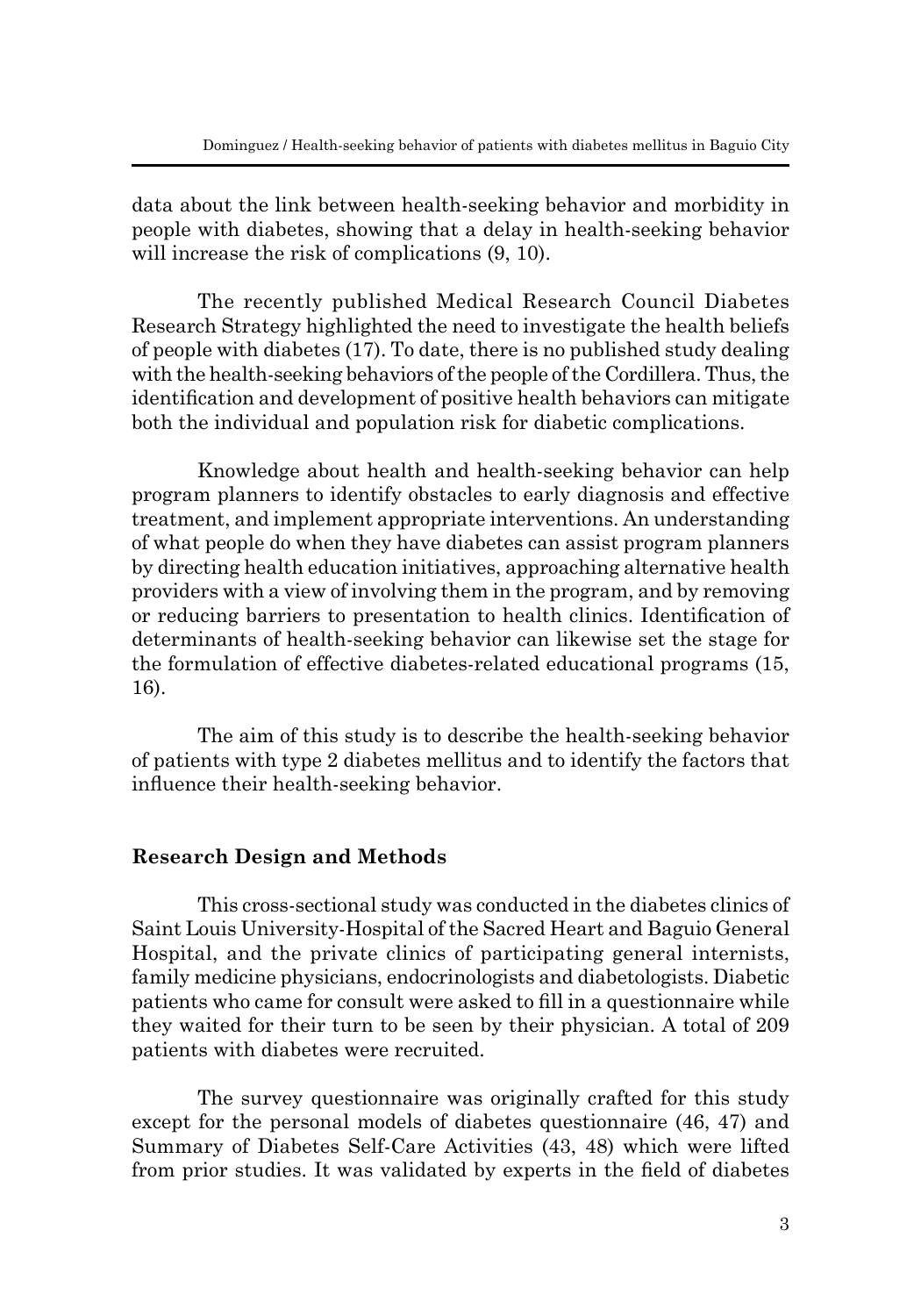and endocrinology. Translation of the questionnaire to the local language was not done as the patients understood the language used. The questionnaire contained measures assessing patient characteristics, co-morbidities, diabetes characteristics, emotional support, personal models of diabetes and self-care, and health-seeking behavior. Pretesting of the questionnaire revealed that the instrument was reliable (Cronbach's coefficient alpha 0.7633). Demographic variables included age, sex, marital status, educational attainment, socio-economic status, health insurance, smoking and drinking profile, and family history of diabetes. The presence of other chronic illnesses, duration of diabetes, history of confinement and knowledge on the causes of diabetes were ascertained. Extent of emotional support was described by a four-point Likert scale response option (ranging from  $1 =$  no support to  $4 =$  lots of support). Qualitative interpretation for emotional support was based on a range of weighted means  $(2.25 - 3.00)$  lots of support,  $1.50 - 2.24$  some support,  $0.75 - 1.49$  little support,  $0.00 - 0.74$  no support).

The personal models of the diabetes questionnaire is a brief, seven-item self-report instrument. It measures three constructs: perceived seriousness of diabetes, effectiveness of treatment to control diabetes and prevent complications, and control of diabetes. Each item has a five-point Likert scale response option (ranging from  $1 = not$  at all serious/important/worried/frustrated/some control to  $5 =$  extremely serious/important/worried/frustrated/complete control). The weighted means for each scale was computed and interpreted as extreme/complete  $(3.20 - 4.00)$ , very/a lot  $(2.40 - 3.19)$ , fair/moderate  $(1.60 - 2.39)$ , slight  $(0.80 - 1.59)$ , not at all/some  $(0.00 - 0.79)$ .

The Summary of Diabetes Self-Care questionnaire is a self-report instrument that assesses five areas of diabetes self-management (diet, exercise, blood sugar testing, foot care, and medication use) over the previous seven days. The scales were scored by combining scores for items contributing to these five areas. For all scales, higher scores reflected better or more frequent self-care. Results were interpreted as "always" for six to seven days, "sometimes" for four to five days, seldom for two to three days, and "never" for 0 to one day.

Health-seeking behavior was determined by questions pertaining to justification for seeking health care, health management actions, frequency of consult, and factors deterring them from seeking health care.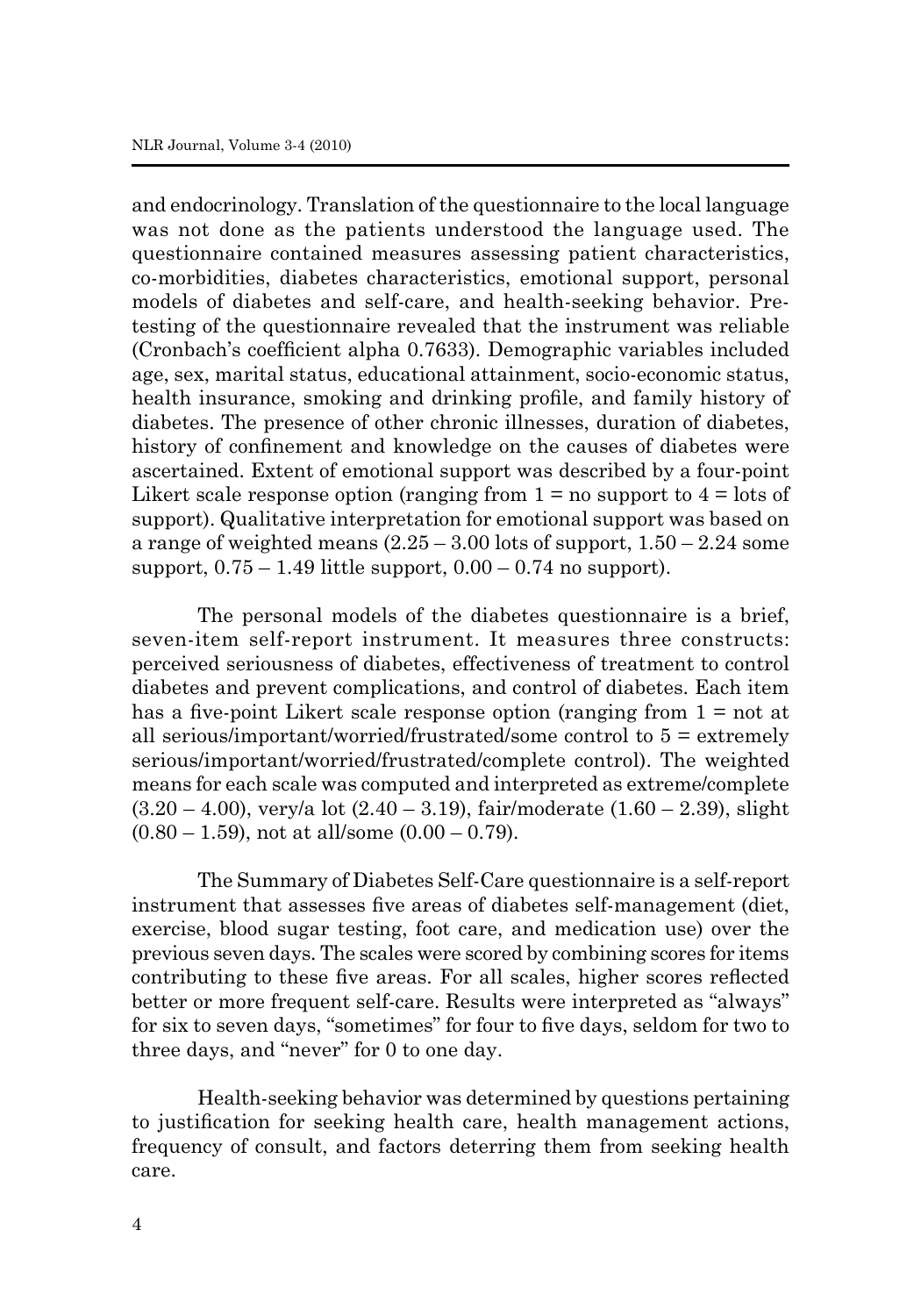Data entry and analysis was done using Epi-info software for Windows. Frequencies and means were calculated for the variables. To establish the association between the independent variables and healthseeking behavior, chi-square analysis, t-test and ANOVA were used. The health-seeking behaviors that were utilized as dependent variables were reason for seeking consult, health management actions, and frequency of consult.

## **Results**

*Characteristics of the study population*. The total population surveyed comprised 209 diabetic patients, 78 (37.3%) men and 131 (62.7%) women (see Table 1). Almost one-half of the respondents (n  $= 97, 46.3\%$ ) was more than 60 years of age. One hundred eighty-one (86.6%) were either married or widowed. There were 101 respondents (48.3%) who reached or finished college level. Socio-economic data showed that 72 patients (37.9%) had a monthly income of less than Php 5,000 and that almost one-half ( $n = 100, 47.8\%$ ) of the respondents have no health insurance. One hundred twenty-eight respondents (61.2%) had no smoking history, while 171 (81.8%) do not drink alcoholic beverages. Family history of diabetes was present in 115 (55%) of the respondents.

| Variable                | No. $(\%)$ |
|-------------------------|------------|
| 1. Gender               |            |
| Male                    | 78 (37.3)  |
| Female                  | 131 (62.7) |
| 2. Age group (in years) |            |
| 10 and below            | 1(0.5)     |
| $11 - 20$               | 3(1.4)     |
| $21 - 30$               | 1(0.5)     |
| $31 - 40$               | 18(8.7)    |
| $41 - 50$               | 32(15.3)   |
| $51 - 60$               | 57(27.3)   |
| More than 60            | 97(46.3)   |

*Table 1*: General Profile of Respondents (N = 209)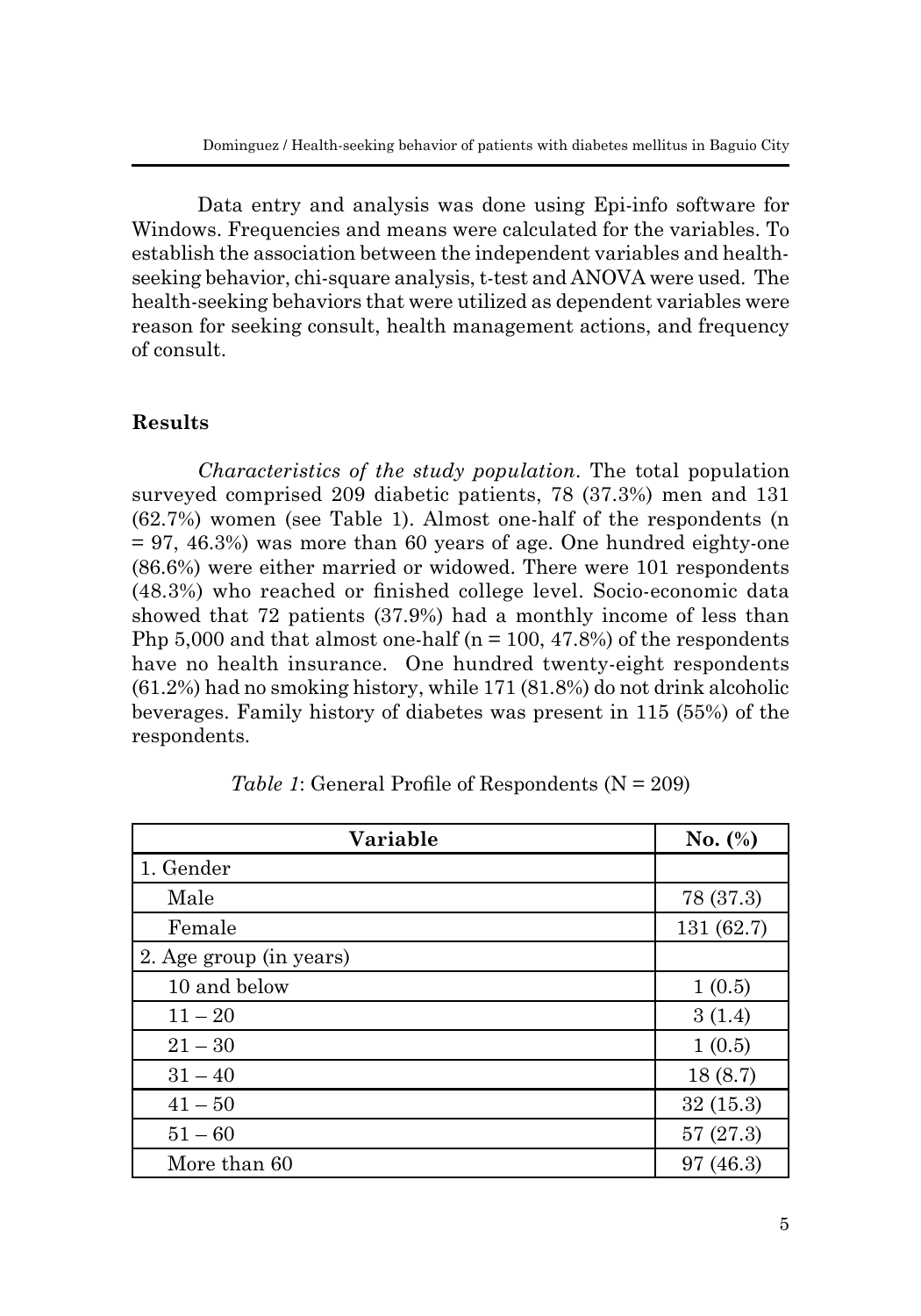| 3. Marital status                            |            |
|----------------------------------------------|------------|
| Single                                       | 17(8.1)    |
| Married/widowed                              | 181 (86.6) |
| Divorced/separated                           | 11(5.3)    |
| 4. Highest educational attainment            |            |
| Elementary                                   | 44(21.1)   |
| High school                                  | 56 (26.8)  |
| College                                      | 101(48.3)  |
| Post-graduate                                | 8(3.8)     |
| 5. Average monthly income                    |            |
| Less than 5,000 Php                          | 72 (37.9)  |
| $5,000 - 10,000$ Php                         | 59(31.1)   |
| 11, 000 $-$ 20, 000 Php                      | 31(16.3)   |
| More than 20, 000 Php                        | 28 (14.7)  |
| 6. Health insurance                          |            |
| National Health Insurance (i.e., PhilHealth) | 93 (44.5)  |
| Private Health Insurance                     | 16(7.7)    |
| None                                         | 100 (47.8) |
| 7. Smoking history                           |            |
| Smokes at present                            | 14 (6.7)   |
| Stopped smoking                              | 67(32.1)   |
| Never smoked                                 | 128 (61.2) |
| 8. Drinking history                          |            |
| Drinks alcohol at present                    | 38(18.2)   |
| Stopped drinking, or never drank alcohol     | 171 (81.8) |
| 9. Presence of diabetes in the family        |            |
| $\operatorname{Yes}$                         | 115(55.0)  |
| N <sub>0</sub>                               | 94 (45.0)  |

One hundred fifteen (55%) of the population surveyed were suffering from other chronic diseases, with arthritis and high cholesterol levels accounting for one-third of the associated co-morbidities (Table 2). The duration of diabetes for 88 subjects (42.1%) was between 1-5 years.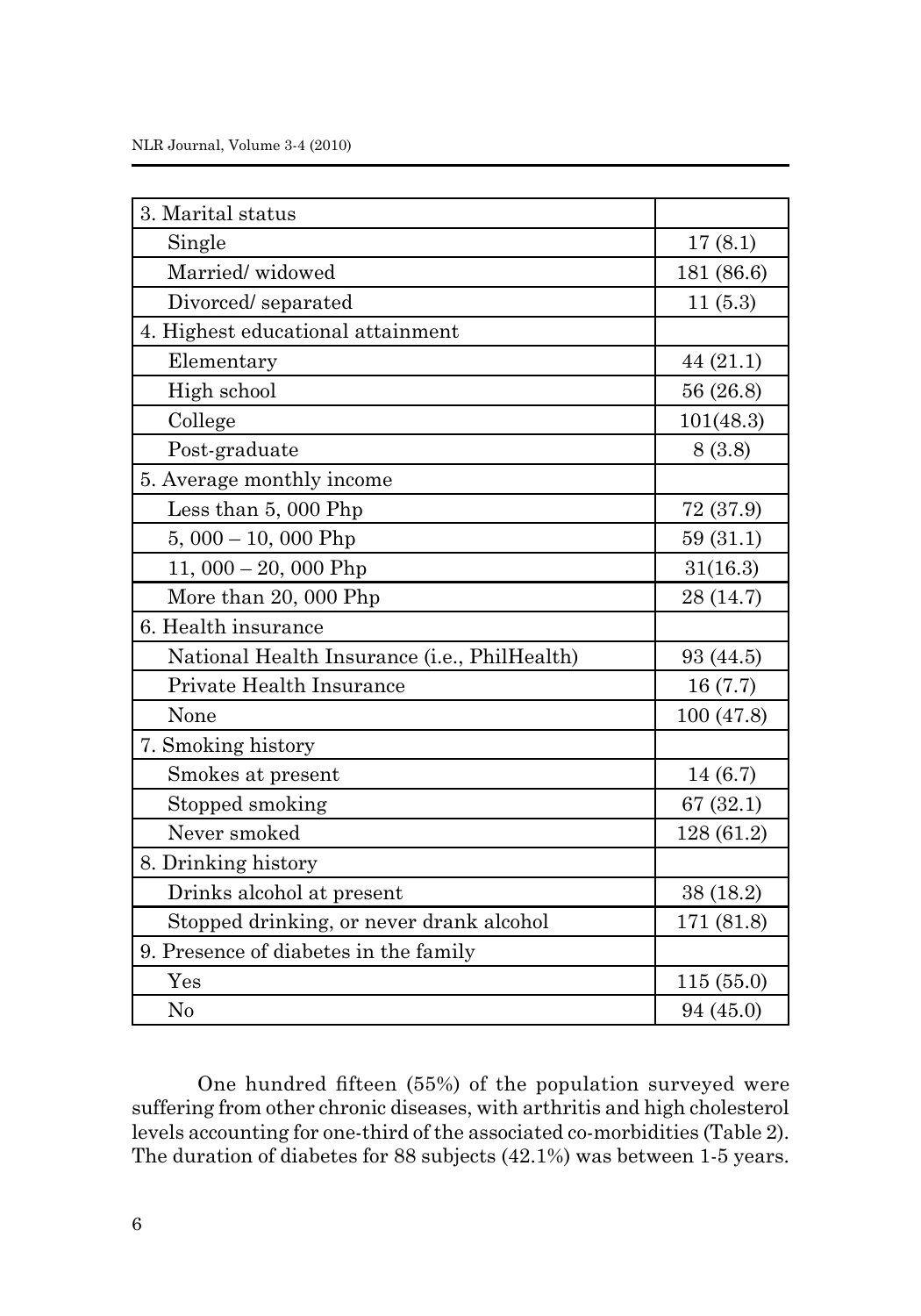One hundred sixty-two (77.5%) of the patients were not hospitalized in the recent past. Majority of the diabetic patients ( $n = 190, 90.9\%$ ) know the cause of their diabetes, with unhealthy diet ( $n = 109, 57.4\%$ ) believed as the main culprit for their disease (Table 3).

| Variable                                 | No. (%)   |
|------------------------------------------|-----------|
| 1. Presence of Co-morbidities in general |           |
| $(N = 209)$                              |           |
| Yes                                      | 115(55.0) |
| No                                       | 94 (45.0) |
| 2. Specific Co-morbidities $(N = 115)$   |           |
| Arthritis                                | 41(35.7)  |
| Hypercholesterolemia                     | 41(35.7)  |
| Hypertension                             | 29 (25.2) |
| Back pain                                | 26 (22.6) |
| Heart disease/heart attack               | 17(14.8)  |
| Asthma                                   | 11(9.6)   |
| Allergies                                | 9(7.8)    |
| Other co-morbidities                     | 9(7.8)    |
| Stroke                                   | 9(7.8)    |
| Heart failure                            | 7(6.1)    |
| Ulcer                                    | 7(6.1)    |
| Migraine                                 | 6(5.2)    |
| Cancer                                   | 5(4.3)    |
| Renal failure                            | 5(4.3)    |
| Gall stones                              | 4(3.5)    |
| Severe skin disease                      | 4(3.5)    |
| Depression                               | 3(2.6)    |
| Hepatitis                                | 1(0.9)    |
| Tuberculosis                             | 1(0.9)    |

# *Table 2*: Co-morbidities among Diabetic Patients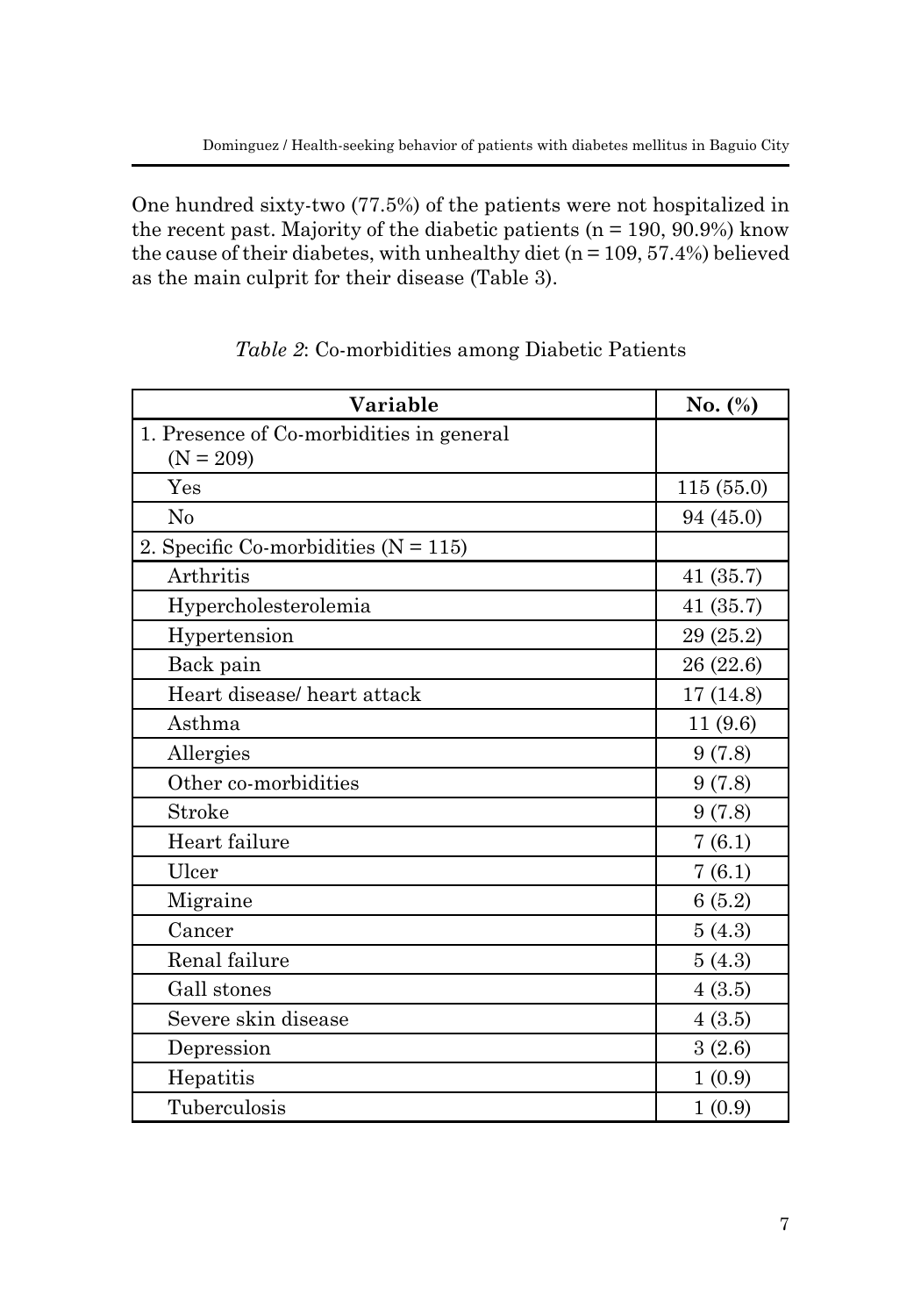| Variable                                            | No. $(\%)$ |
|-----------------------------------------------------|------------|
| 1. Chronicity (in years) of DM                      |            |
| Less than one                                       | 37 (17.7)  |
| $1-5$                                               | 88 (42.1)  |
| $6 - 10$                                            | 40(19.1)   |
| More than 10                                        | 44 (21.1)  |
| 2. Hospitalization due to DM                        |            |
| Yes                                                 | 47(22.5)   |
| No                                                  | 162 (77.5) |
| 3. Claims to be knowledgeable about the cause of DM |            |
| Yes                                                 | 190 (90.9) |
| $\rm No$                                            | 19(9.1)    |
| 4. Attributed causes of DM                          |            |
| Unhealthy diet                                      | 109        |
| Hereditary                                          | 76         |
| High sugar intake                                   | 74         |
| Pressure and stress                                 | 35         |
| Old age                                             | 31         |
| High blood pressure                                 | 29         |
| Physical inactivity/sedentary lifestyle             | 28         |
| Obesity                                             | 26         |
| Pancreas/insulin problem                            | 15         |
| Alcoholic drinks                                    | 10         |
| Others                                              | 6          |

|  |  |  | Table 3: Characteristics of Diabetes Mellitus (DM). $(N = 209)^*$ |  |  |
|--|--|--|-------------------------------------------------------------------|--|--|
|--|--|--|-------------------------------------------------------------------|--|--|

\*Except variable # 4; more than one cause can be attributed to.

*Extent of emotional support*. The patients reported more emotional support from the partner or family, followed by their main physician (Table 4).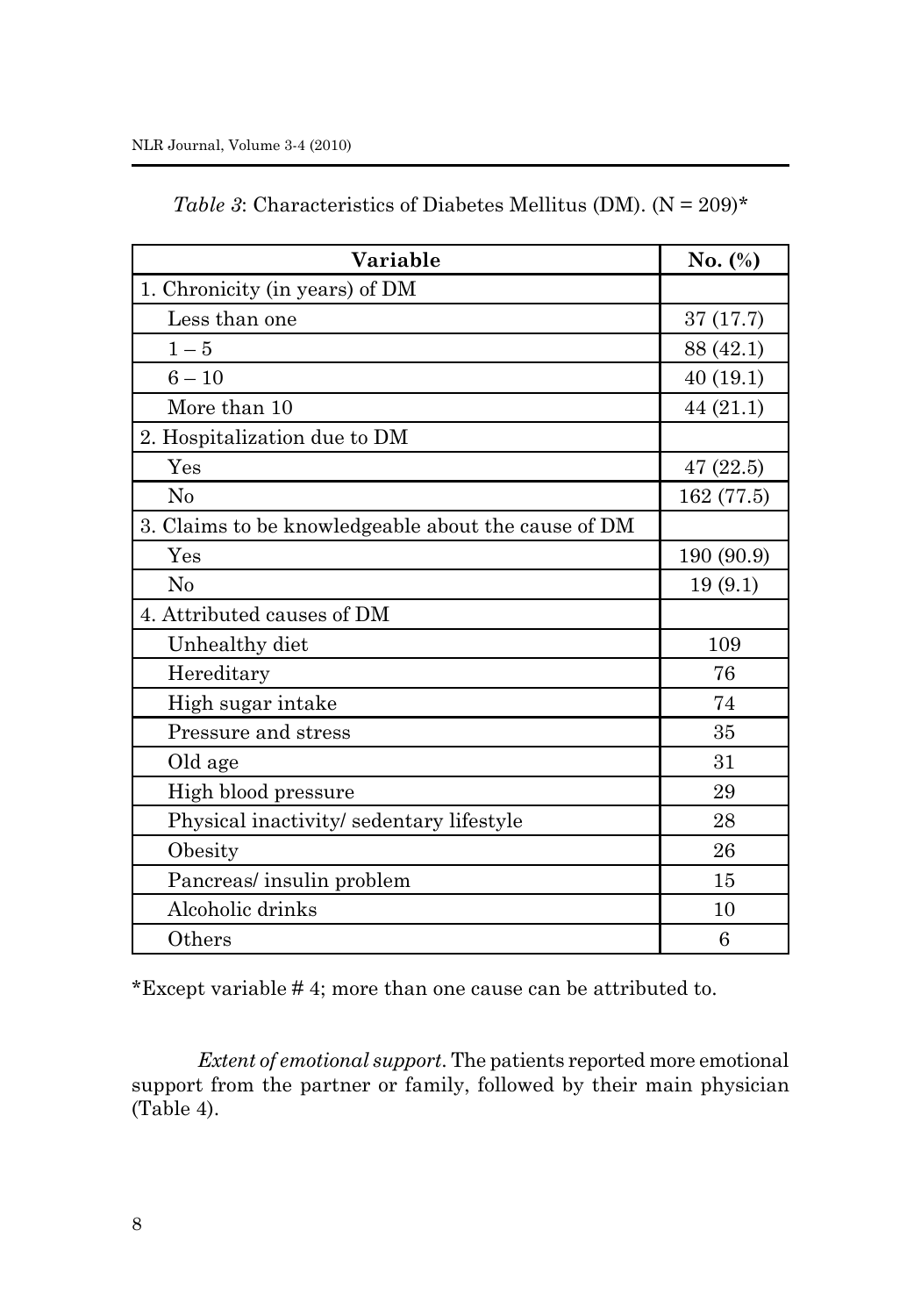| <i>Table 4</i> : Extent of Emotional Support for Diabetic patients from |  |
|-------------------------------------------------------------------------|--|
| Various Sources                                                         |  |

| <b>Source of Support</b> | Mean | Interpretation  |
|--------------------------|------|-----------------|
| 1. Partner/family        | 2.60 | Lots of support |
| 2. Main physician        | 2.34 | Lots of support |
| 3. Friends               | 1 67 | Some support    |

*Personal Models of Diabetes*. The respondents perceived their diabetes to be fairly serious (QI 2.06). They perceived their treatment to be very effective (QI 3.00) in controlling their blood sugar and in preventing complications. They had fair or moderate control over their diabetes (QI 2.38) (Table 5).

| <b>Personal Model Question</b>                                                                                           | Mean | Interpretation   |
|--------------------------------------------------------------------------------------------------------------------------|------|------------------|
| 1. Seriousness of DM                                                                                                     |      |                  |
| How worried are you about developing<br>complications of diabetes (like<br>eye problems, foot ulcers, heart<br>attacks)? | 2.46 |                  |
| Very worried                                                                                                             |      |                  |
| How much has having diabetes<br>changed your activities (such as<br>your family and social events,<br>work, or hobbies)? | 2.13 |                  |
| Moderately changed                                                                                                       |      |                  |
| How serious is your diabetes?                                                                                            | 1.57 | Slightly serious |
| Over-all perceived seriousness                                                                                           | 2.06 | Fairly serious   |
| 2. Treatment Effectiveness                                                                                               |      |                  |
| How important is controlling your<br>blood glucose levels for avoiding<br>complications from diabetes?                   | 3.04 |                  |
| Very important                                                                                                           |      |                  |

*Table 5*: Personal Models of Diabetes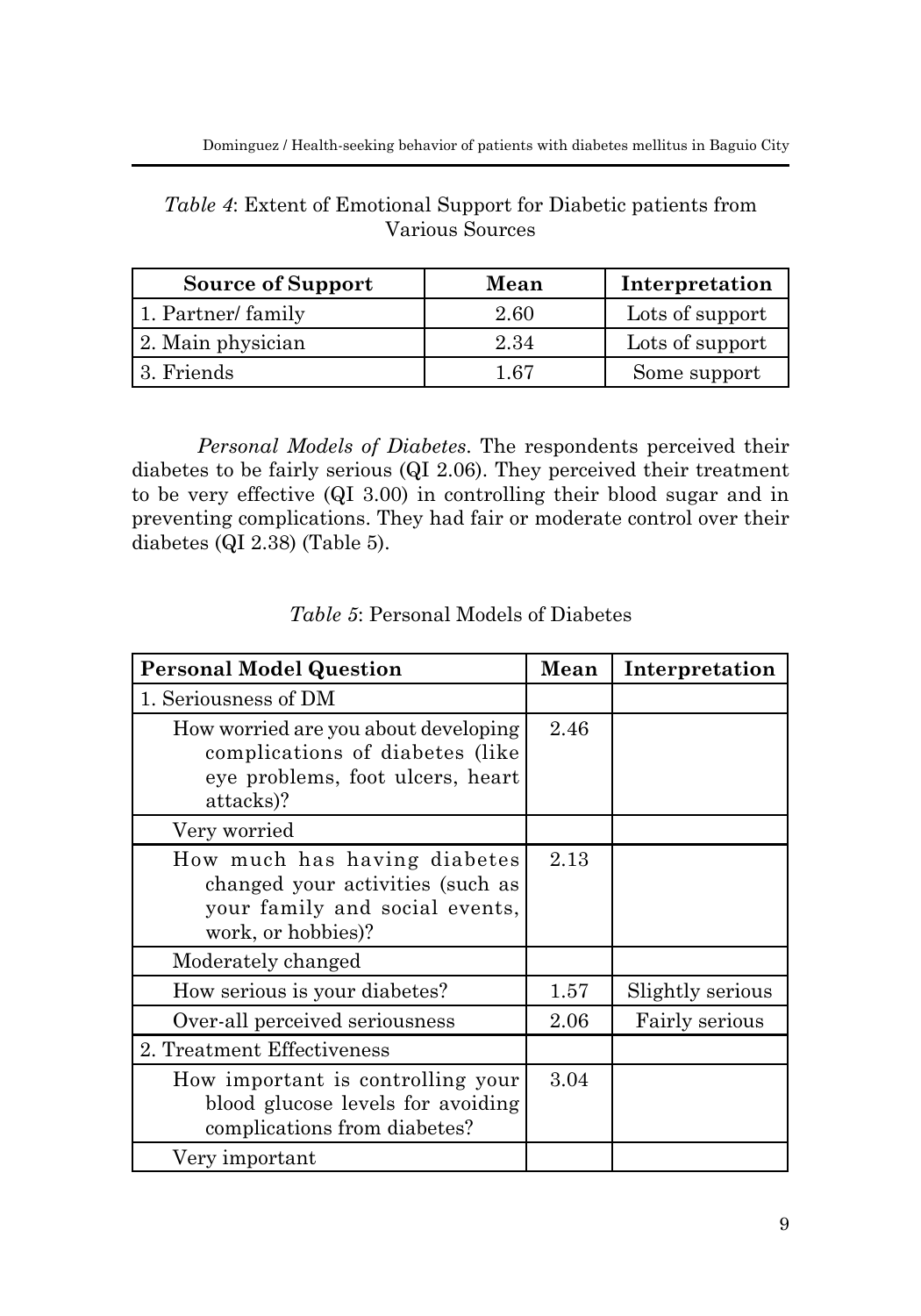| How important is following your<br>self-care recommendations (for<br>example, diet, exercise, and<br>glucose testing) for controlling<br>your diabetes? | 2.96    |                                           |
|---------------------------------------------------------------------------------------------------------------------------------------------------------|---------|-------------------------------------------|
| Very important                                                                                                                                          |         |                                           |
| Over-all perceived treatment<br>effectiveness                                                                                                           | 3.00    | Very important                            |
| 3. Control over DM                                                                                                                                      |         |                                           |
| How much control do you feel you have<br>over your blood glucose level?                                                                                 | 2.42    |                                           |
| A lot of control                                                                                                                                        |         |                                           |
| How frustrated do you feel when trying<br>to take care of your diabetes?                                                                                | $2.32*$ | Fairly<br>frustrated/<br>Moderate control |
| Over-all perceived control                                                                                                                              | 2.38    | Moderate control                          |

\*Level of frustration was inversely related to level of control. Hence, before obtaining the mean, responses were reversed to derive the level of control (i.e., not at all frustrated meant complete control, and vice-versa).

*Summary of diabetes self-care*. Of the last seven days, the respondents were always compliant with their medications  $(6.69 \text{ days} \pm$ 0.57), adhered to the dietary and exercise self-care sometimes (4.73 days  $\pm$  1.67 and 3.64 days  $\pm$  2.46 respectively ), and had poor foot care (3.14) days  $\pm$  2.21) and blood sugar monitoring (1.89 days  $\pm$  2.3) (Table 6).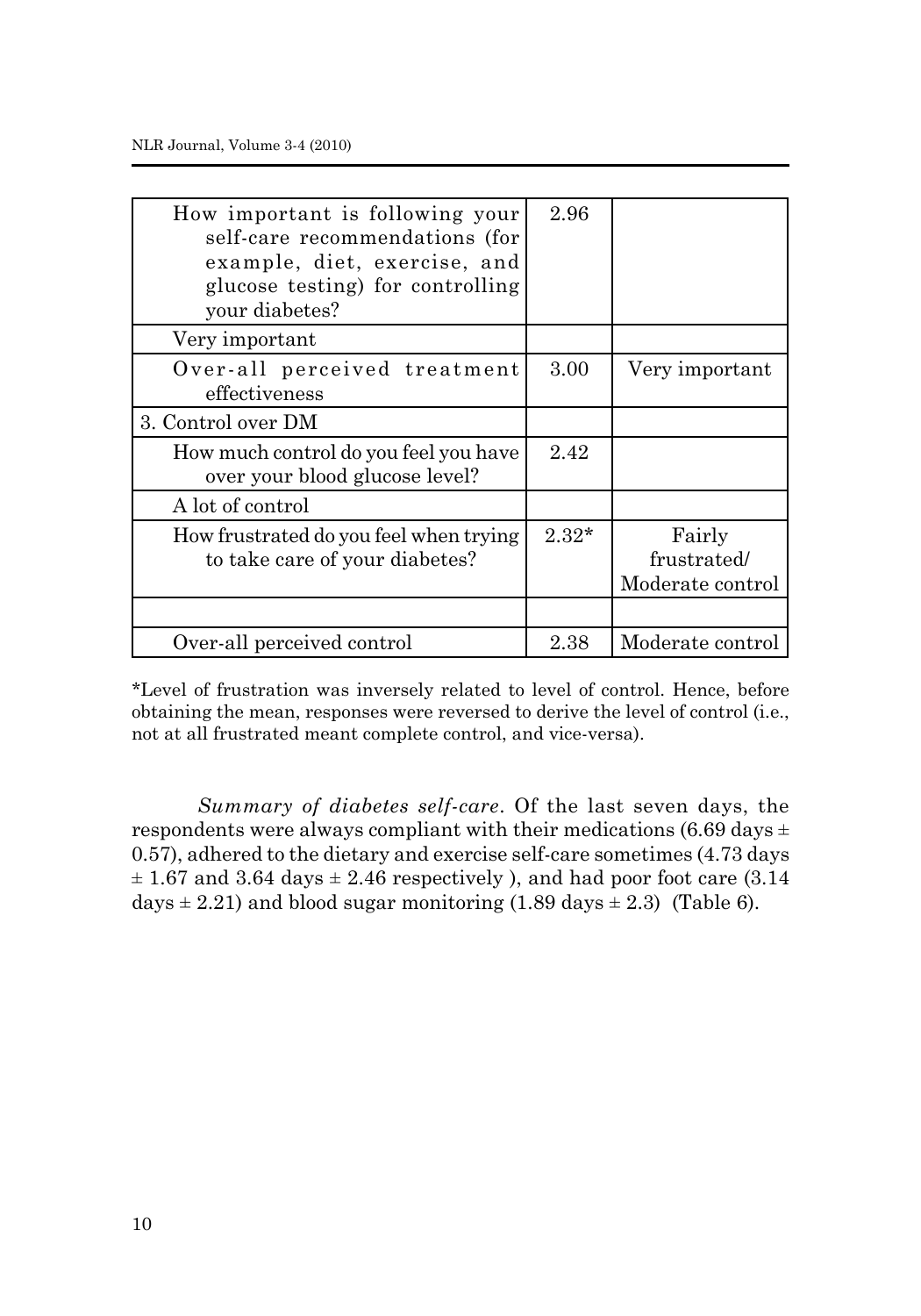| <b>Self-Care Question</b><br>On average, how many of the last                                                      | Mean            | Interpretation** |
|--------------------------------------------------------------------------------------------------------------------|-----------------|------------------|
| seven days have you:                                                                                               |                 |                  |
| 1. Diet                                                                                                            |                 |                  |
| Followed a healthful eating plan?                                                                                  | $4.86 \pm 2.42$ | Sometimes        |
| Followed your own healthy eating plan?                                                                             | $4.79 \pm 2.39$ | Sometimes        |
| Eaten five or more servings of fruits and<br>vegetables?                                                           | $5.19 \pm 2.18$ | Sometimes        |
| Not* eaten high-fat foods, such as red<br>meat or full-fat dairy products?                                         | $4.10 \pm 2.29$ | Sometimes        |
| Over-all observance of proper diet                                                                                 | $4.73 \pm 1.67$ | Sometimes        |
| 2. Exercise                                                                                                        |                 |                  |
| Participated in at least 30 minutes of<br>general physical activity?                                               | $3.70 \pm 2.77$ | Sometimes        |
| Participated in a specific exercise session<br>other than what you do around the<br>house or as part of your work? | $3.55 \pm 2.86$ | Sometimes        |
| Over-all participation in exercise                                                                                 | $3.64 \pm 2.46$ | Sometimes        |
| 3. Blood sugar monitoring                                                                                          |                 |                  |
| Tested your blood sugar?                                                                                           | $1.88 \pm 2.41$ | Seldom           |
| Tested your blood sugar the number of<br>times recommended by your health<br>care provider?                        | $1.90 \pm 2.35$ | Seldom           |
| Over-all blood sugar monitoring                                                                                    | $1.89 \pm 2.25$ | Seldom           |
| 4. Foot care                                                                                                       |                 |                  |
| Checked your feet?                                                                                                 | $4.34 \pm 2.81$ | Sometimes        |
| Inspected the inside of your shoes?                                                                                | $1.93 \pm 2.67$ | Seldom           |
| Over-all foot care                                                                                                 | $3.14 \pm 2.21$ | Seldom           |
| 5. Compliance to treatment                                                                                         |                 |                  |
| Taken your recommended diabetes<br>medications?                                                                    | $6.60 \pm 1.28$ | Always           |
| Taken your recommended insulin<br>injections?                                                                      | $6.36 \pm 1.55$ | Always           |
| Taken your recommended number of<br>diabetes pills?                                                                | $6.53 \pm 1.44$ | Always           |
| Over-all compliance to treatment                                                                                   | $6.69 \pm 0.57$ | Always           |

# *Table 6*: Summary of Diabetes Self-Care Activities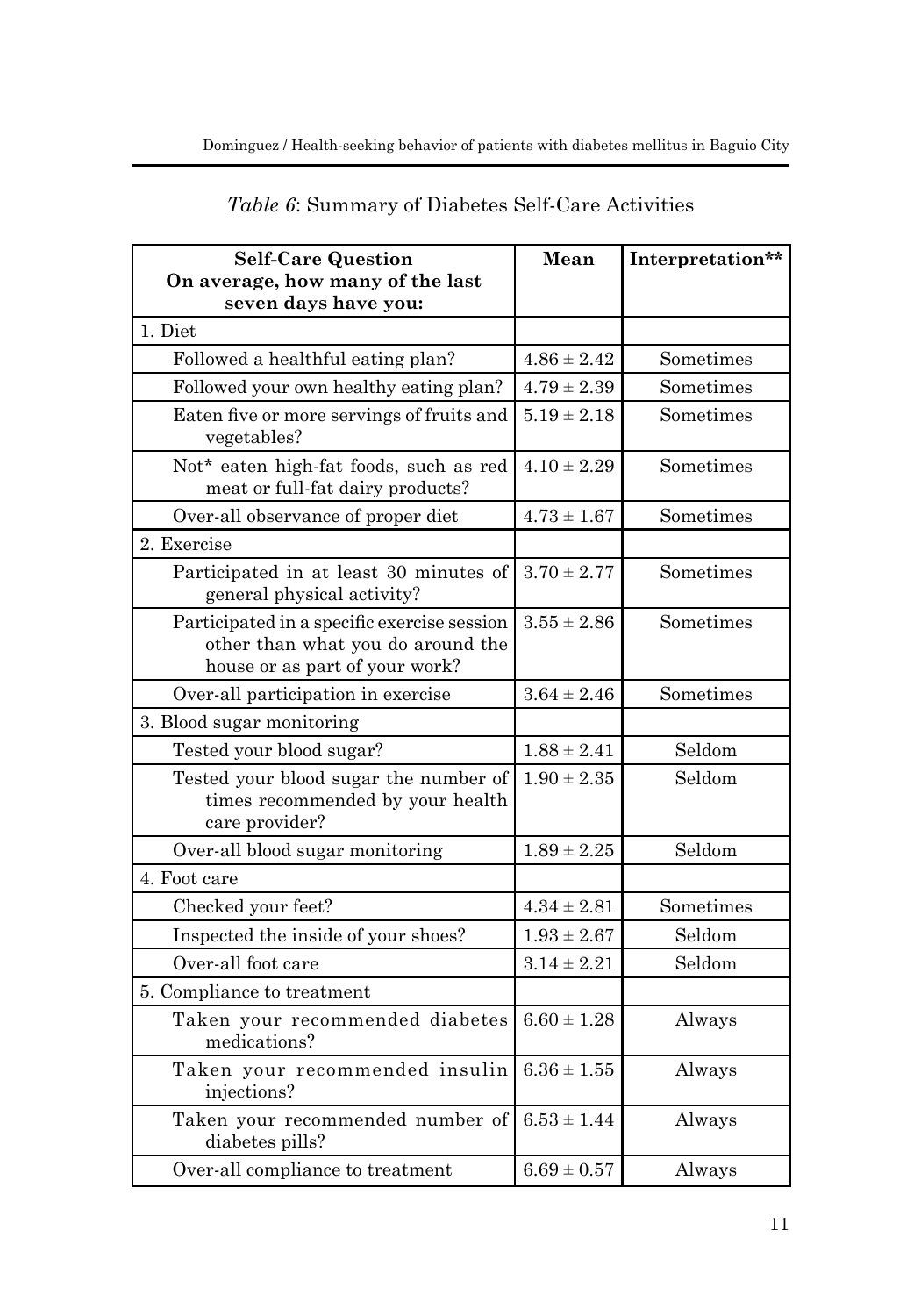\*Please refer to actual questionnaire. Note that the responses were reversed (i.e., 0 day of eating high-fat food meant 7 days of not eating high-fat food, and vice-versa) in order to get the mean for the Observance of Proper Diet. \*\* Legend: Always = 6 to 7 days, Sometimes = 4 to 5 days, Seldom = 2 to 3 days, and Never = 0 to 1 day. Interpretations were based on the mean value (without the standard deviation) rounded-off to the nearest whole number.

*Health-Seeking Behavior*. One hundred fifty four (73.7%) of the respondents visited the clinics for regular consultation even if they were asymptomatic (Table 7). Of the 55 patients who were symptomatic, 29 (52.7%) sought consult because of the great degree of discomfort associated with their complaint as well as the acuteness of the symptom  $(n = 35, 65.5\%)$ . To manage their symptoms in the event of an illness, 128 (61.2%) sought consult or advice from someone, and the first person they went to was their doctor  $(n = 105, 82%)$ . Eighty six  $(41.2%)$  of the respondents visited their doctor on a monthly basis. The lack of resources prevented 43.5% of the respondents to seek consult on a regular basis.

| Factor                                     | No. $(\%)$ |
|--------------------------------------------|------------|
| 1. Reason for seeking consult              |            |
| Asymptomatic/routine                       | 154 (73.7) |
| Symptomatic                                | 55(26.3)   |
| 2. Discomfort among symptomatics           |            |
| A lot of discomfort                        | 29(52.7)   |
| Some discomfort                            | 15(27.3)   |
| A little discomfort                        | 10(18.2)   |
| No discomfort                              | 1(1.8)     |
| 3. Duration of symptoms among symptomatics |            |
| Acute $( \leq 1$ week)                     | 36(65.5)   |
| Sub-acute $(> 1$ week, $\leq 1$ month)     | 15(27.3)   |
| Chronic $(> 1$ month)                      | 4(7.2)     |
| 4. First thing to do when sick             |            |
| Consult or seek advice from someone        | 128(61.2)  |

Table 7: Health-Seeking Behavior of Diabetic Patients ( $N = 209$ )\*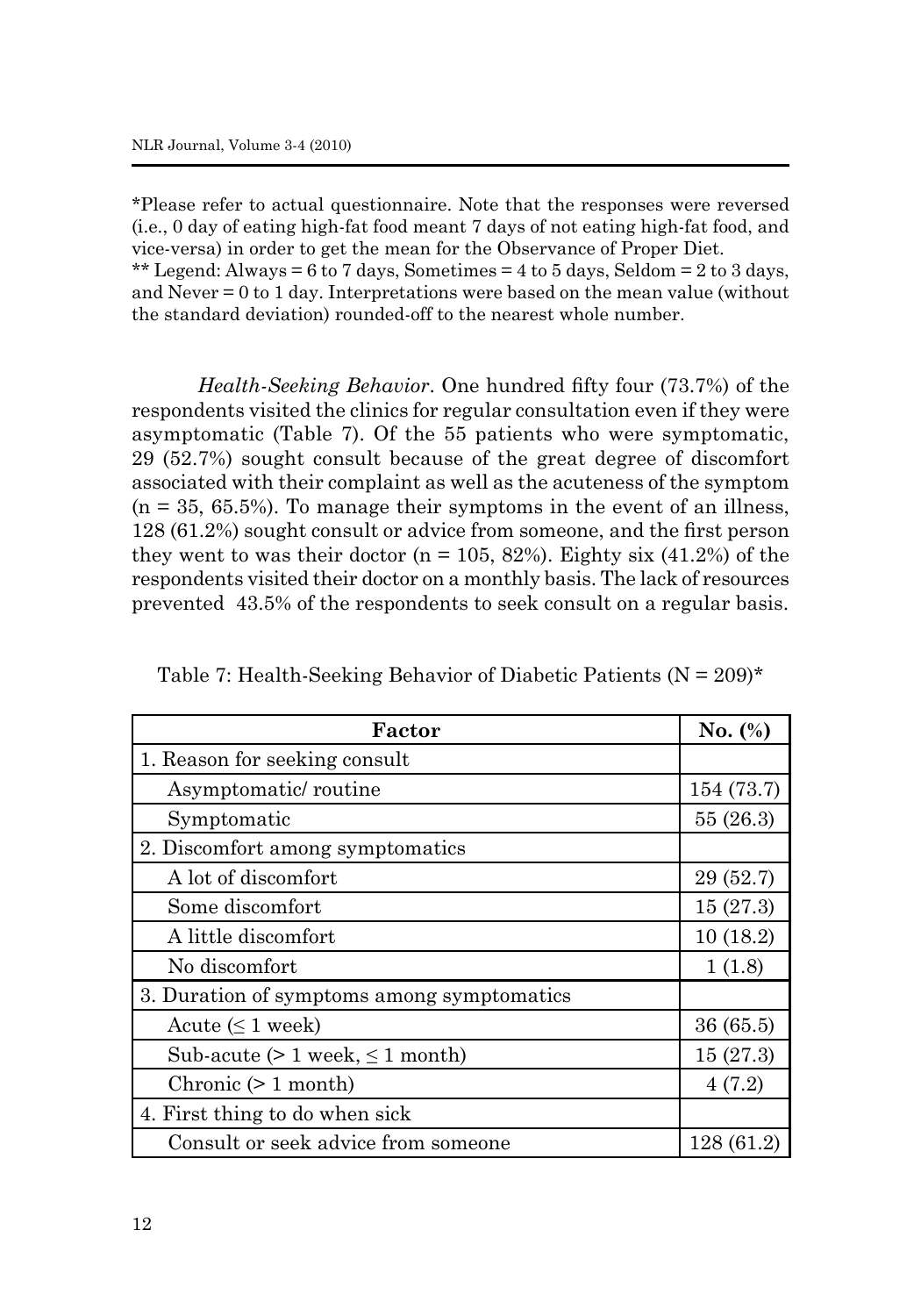| Self-medicate                        | 55(26.3)  |
|--------------------------------------|-----------|
| Change my behavior                   | 25 (12.0) |
| Others                               | 1(0.5)    |
| 5. First person to consult when sick |           |
| Doctor                               | 105(82.0) |
| Partner/ family member               | 22 (17.2) |
| Pharmacist                           | 1(0.8)    |
| 6. Frequency of consult              |           |
| Monthly                              | 86 (41.2) |
| As needed                            | 54 (25.8) |
| Weekly                               | 42(20.1)  |
| Quarterly                            | 21(10.0)  |
| Yearly                               | 6(2.9)    |
| 7. Hindrance to seeking consult      |           |
| Lack of finances                     | 91 (43.5) |
| Too busy                             | 51 (24.4) |
| Feels fine                           | 30(14.4)  |
| Others                               | 11(5.3)   |
| Lack of accessibility                | 8(3.8)    |
| Lack of family support               | 6(2.9)    |
| Forgets                              | 4(1.9)    |
| Feels depressed                      | 4(1.9)    |
| Does not like taking drugs           | 3(1.4)    |
| Does not understand the doctor       | 1(0.5)    |

Dominguez / Health-seeking behavior of patients with diabetes mellitus in Baguio City

\*Except variable nos. 2, 3, & 5

*Determinants of Health-Seeking Behavior*. According to a survey (Table 8), the factors that were significantly associated with the reason for seeking consult (routine consultation even if asymptomatic) were presence of co-morbidities (p=0.0417), perceived effectiveness of treatment  $(p=0.0075)$ , observance of proper diet  $(p=0.0229)$ , exercise  $(p=0.0613)$ , and compliance to treatment (p=0.0210). Perceived effectiveness of treatment to control diabetes and prevent complications was significantly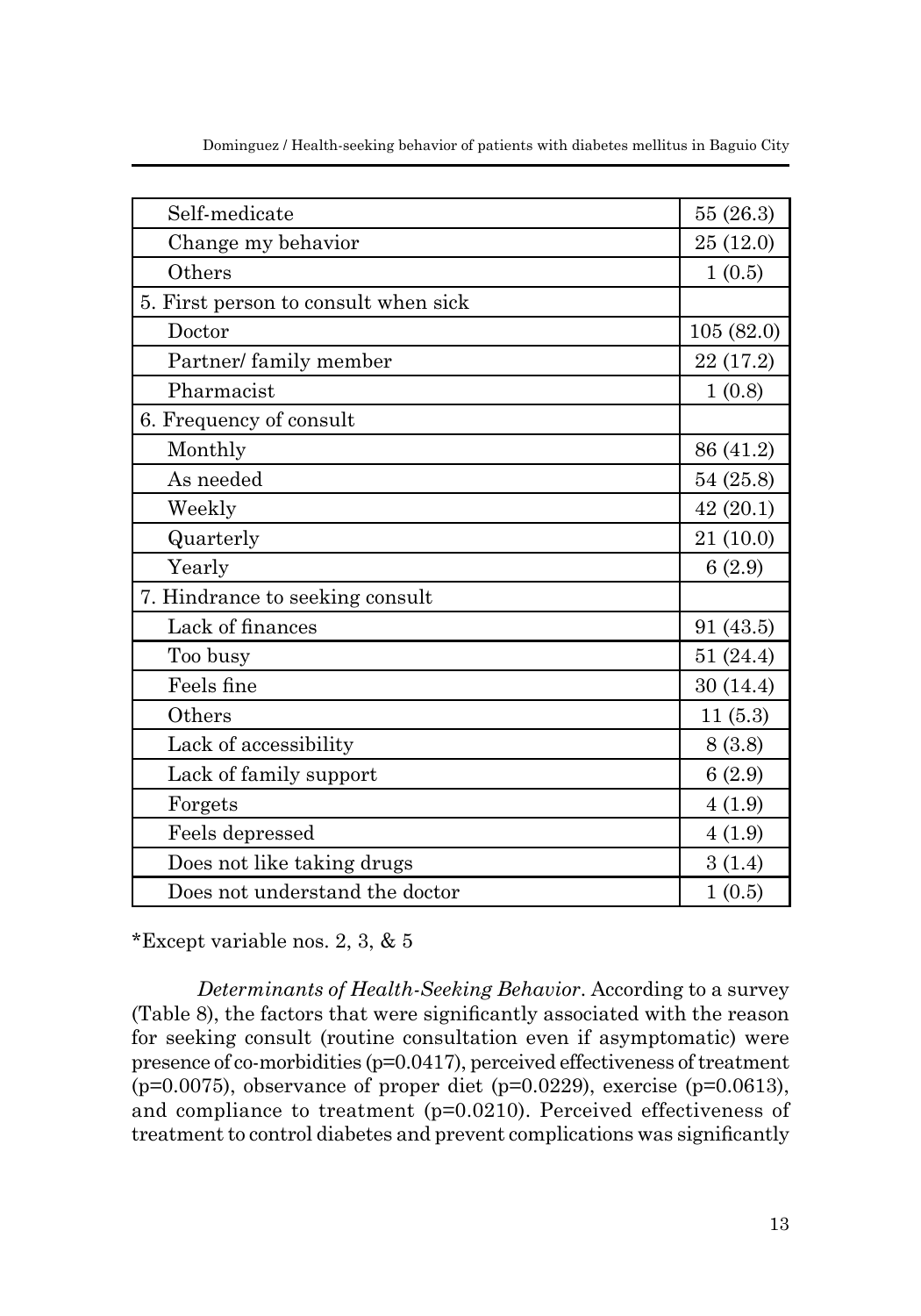associated with the health management action (seeking consult from main physician) ( $p=0.0364$ ). The factors that were significantly associated with the frequency of consult were non-smokers (p=0.0611), presence of co-morbidities (p=0.0009), lots of support from main physician (0.0368), previous hospital confinement due to diabetes (p=0.0638), perceived seriousness of diabetes (p=0.0610), perceived control over diabetes (p=0.0024), proper diet (p=0.0000), and exercise (0.0098).

| Outcome                                      | Reason<br>for      | Health<br>Management | Frequency<br>of Consult |  |
|----------------------------------------------|--------------------|----------------------|-------------------------|--|
| <b>Exposure</b>                              | Seeking<br>Consult | <b>Actions</b>       |                         |  |
|                                              | p-value            | p-value              | p-value                 |  |
| 1. General profile                           |                    |                      |                         |  |
| Smoking status                               | 0.8558             | 0.7789               | $0.0611**$              |  |
| Presence of co-morbidities                   | $0.0417*$          | 0.0729               | $0.0009*$               |  |
| 2. Emotional support from<br>various sources |                    |                      |                         |  |
| Main physician                               | 0.2177             | 0.1981               | $0.0368*$               |  |
| 3. Diabetes mellitus                         |                    |                      |                         |  |
| Hospitalization status                       | 0.3221             | 0.8736               | $0.0638**$              |  |
| 4. Personal models                           |                    |                      |                         |  |
| Perceived seriousness of dm                  | 0.8899             | 0.6639               | $0.0610**$              |  |
| Perceived importance of<br>treatment methods | $0.0075*$          | $0.0364*$            | 0.4669                  |  |
| Perceived control over dm                    | $0.0075*$          | 0.4092               | $0.0024*$               |  |
| 5. Summary of self-care<br>activities        |                    |                      |                         |  |
| Observance of proper diet                    | $0.0229*$          | 0.1303               | $0.0000*$               |  |
| Participation in exercise                    | $0.0613**$         | 0.1757               | $0.0098*$               |  |
| Compliance to treatment                      | $0.0210*$          | 0.5092               | 0.1998                  |  |

|  | Table 8: Determinants of Health-Seeking Behaviors |  |  |  |  |
|--|---------------------------------------------------|--|--|--|--|
|  |                                                   |  |  |  |  |

\* (P-value  $\leq 0.05$ )

\*\*Borderline significant: p-value between 0.05 And 0.07.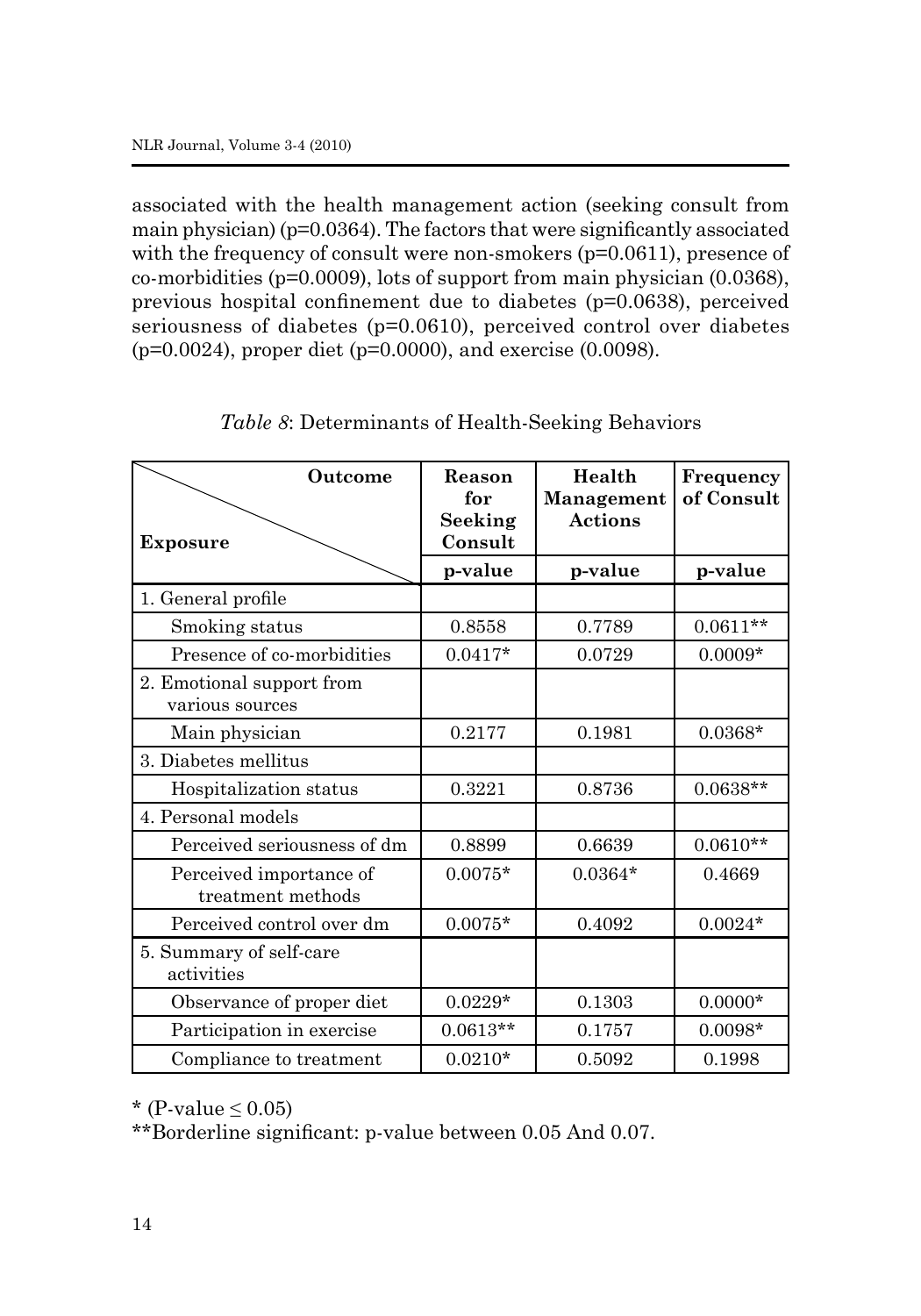### **Discussion**

Health-seeking behavior has been defined as any action undertaken by individuals who perceive themselves to have a health problem or to be ill, for the purpose of finding an appropriate remedy (18). Health seeking behavior is preceded by a decision making process that is further governed by individual and/or household behavior, community norms and expectations as well as provider-related characteristics and behavior. The interplay of certain factors is central in the final choice of a care-seeking option.

The study reveals that most of the respondents seek medical care on a regular basis even if they are asymptomatic. In terms of health management actions, the first choice is to seek advice from their doctors with the first sign of an illness. Considering that the Philippines is a developing country, these results are very encouraging. This reflects the heightened awareness of the diabetic patients of the risks and complications associated with poor control of diabetes. There is a prevailing perception that physicians provide better quality of service, and that they are in the best position to manage a chronic and serious disease like diabetes. In addition, the free services offered in the diabetes clinics (e.g., free sugar and cholesterol screening, and free consultations) could have contributed to good health-seeking behaviors. These findings are similar to the results from the studies conducted by Tupasi (19, 20), WHO (21), Peng (22) and Bakri (23). Self-medication is not a popular option in this study, contrary to the evidence from previous studies (24, 25).

In this study, the presence of other co-morbid conditions is a predictor of higher rate of consultations even if the respondents were feeling well. When illness is equated with significant morbidity and mortality, the probability of seeking medical care will be high. In order to take care of themselves, patients need to feel in control of their illness, and part of this involves having adequate information. The need to gain further information about a condition may be an important factor leading to consultation (26, 27), and people who cope with illness by seeking information tend to use more services (28, 29, 30).

Results from the study show that self-management activities such as observance of proper diet, exercise and compliance to treatment were significantly associated with good health-seeking behaviors even if the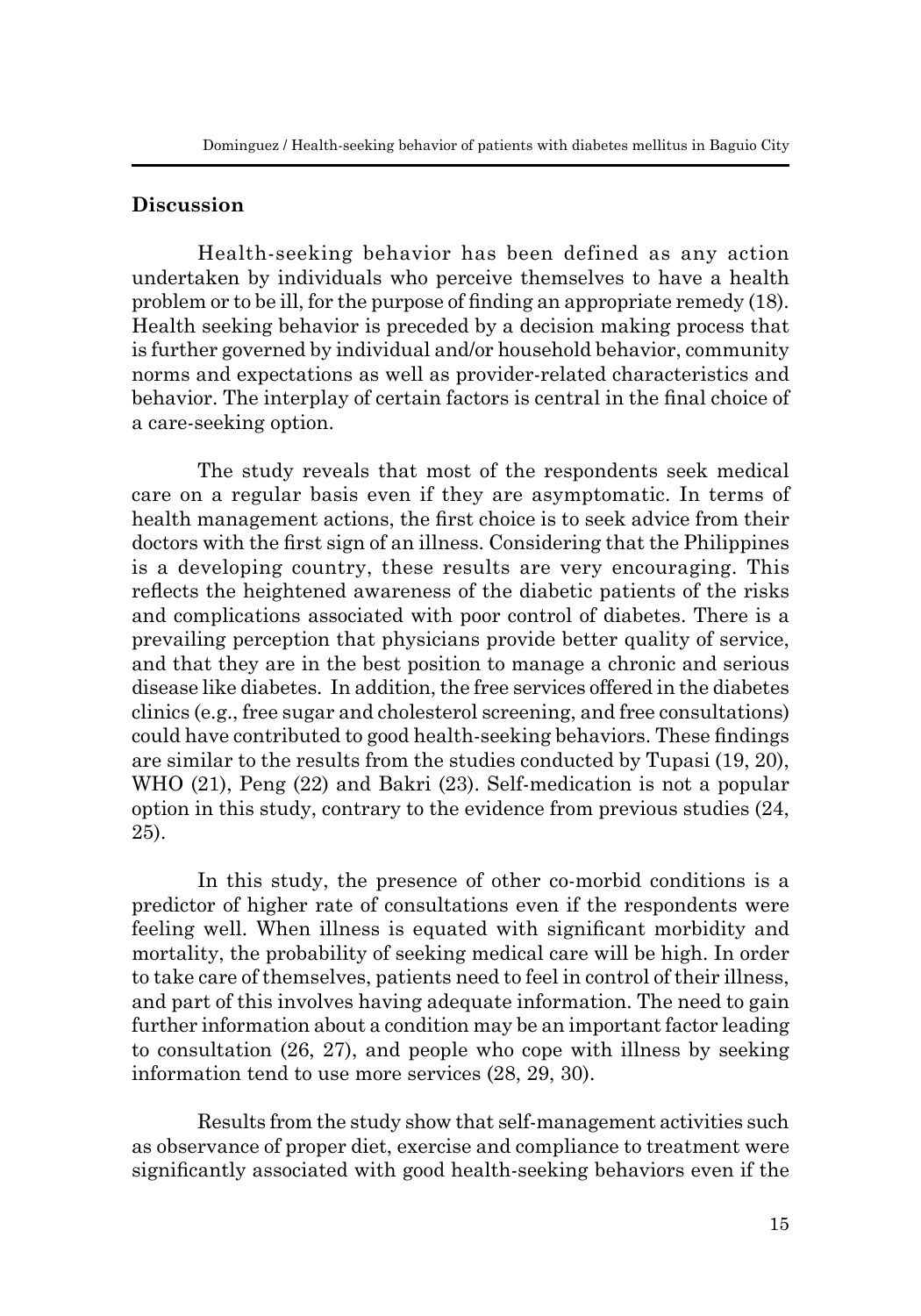over-all scores for the dietary and exercise parameters of self-care were low. Such observation may be due to the failure of health care providers to educate patients with diabetes on these activities as well as the lack of regular reinforcement and review. Higher levels of self-care mean more autonomy and motivation in their inclination to positive health-seeking behaviors. They become more conscious of the importance of controlling their diabetes, and they possess a better understanding of the possibility of preventing complications (31). Participation in a comprehensive selfmanagement program improves health-seeking behaviors, improves glycemic control, blood pressure and LDL cholesterol (32, 33). A study by Venmans et al showed that a multifaceted educational program positively influenced determinants of health seeking behavior (34). However, according to an earlier paper by Simmons (35), a complex balance of advantages and disadvantages of the diabetes-related self-care activities may be a barrier to health care seeking. Thus, diabetes education time should not only be spent in explaining to patients what diabetes is but also on how to carry out self-care tasks.

Based on this survey, significant correlation exists between healthseeking behavior and perceived seriousness of diabetes, effectiveness of treatment, and control over diabetes. In a study by Larkey et al (36), seriousness of a disease had the most effect on visits to doctors, with more serious disease leading to prompter visits. In a study by Ming Yeong Tan, poor complication preventive behavior among subjects was associated with lack of perceived seriousness of diabetes (37). In a study by Campbell (38) individuals were more likely to seek care if treatment effectiveness resulted in health maintenance and prevention of complications.

It has become apparent in this paper that the respondents' perspectives on the extent of emotional support provided by doctors plays a major role in health seeking behavior. Such experience may influence the patient's perspective of the quality of services and ultimately influence the subsequent health-seeking behavior. This basically boils down to patient satisfaction. According to Olenja, an essential factor in determining whether a person seeking health care complies with treatment and maintains a relationship with the health facility and/or provider is client (patient) satisfaction (39).

Although a significant proportion of the study population was more than 60 years old, reached college level and had meager monthly income, it was observed that socio-demographic factors such as age, educational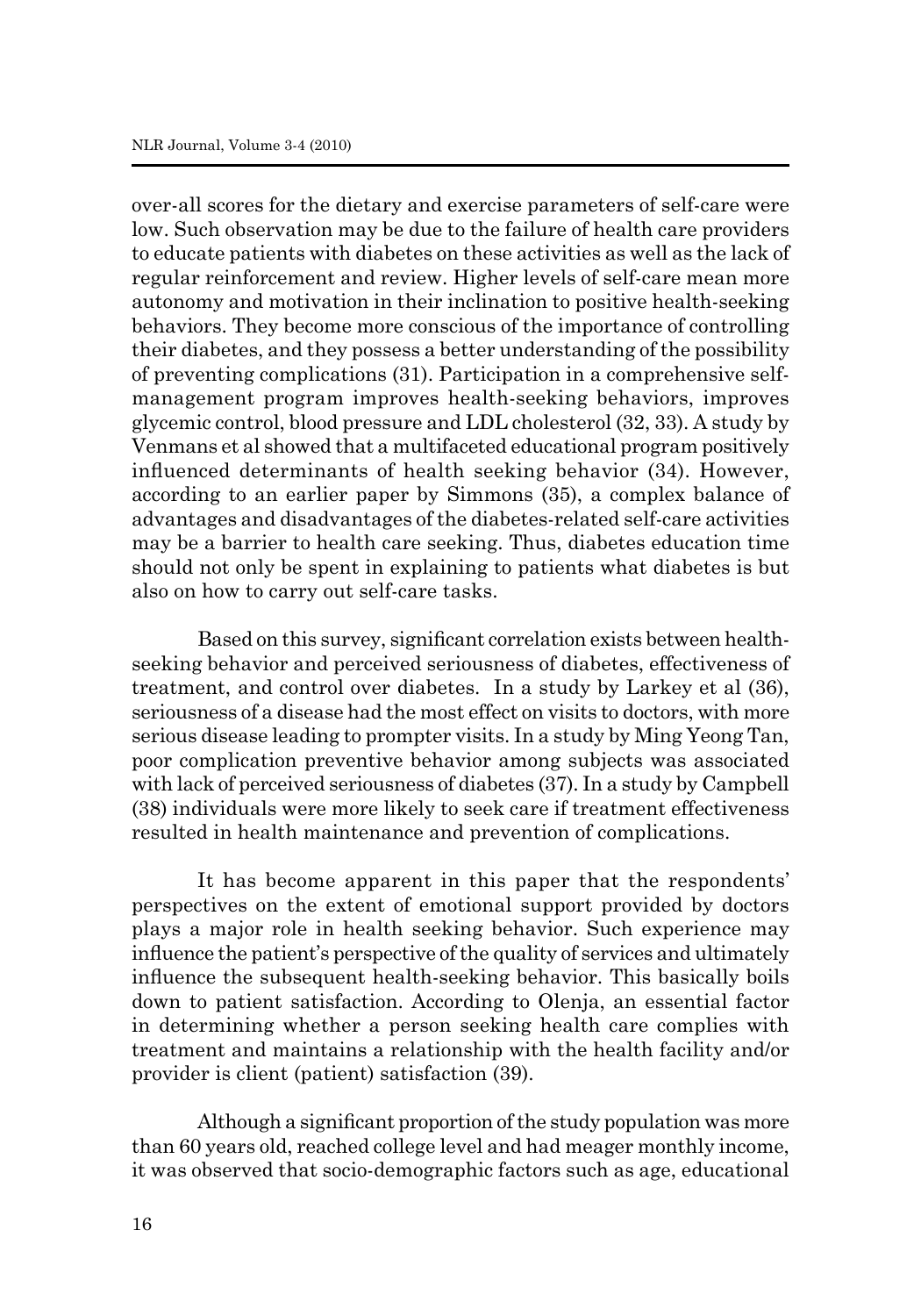attainment, and socio-economic status were negative determinants to the health-seeking behavior of the subjects. This may be explained by the uniform access to care of the subjects primarily through the diabetes clinics. Biological aging means a greater likelihood for people to seek health care because as people age, the typology of disease shifts from infectious communicable diseases to chronic non-communicable diseases (40, 41). In several studies, lower income and lesser education resulted in lower rates of health-seeking (25, 42, 43, 44). College degree and higher family income were associated with a higher level of understanding of a disease (45), a greater sense of control over one's life, encouraging one to seek information that may improve health. Better income means more resources to buffer against illnesses.

This study has several limitations. All measures were selfreported. The researcher could have also used medical records to validate the health-seeking behaviors. Whether the reported behavior is more likely to be over reported due to social desirability or underreported due to recall bias remains unclear. The cross-sectional design of the study precludes causal inferences. Finally, because of the relatively small number of subjects recruited, results generated from this study may not be generalizable to all patients with diabetes.

## **Conclusion**

Health-seeking behavior is complex and no one single method may be used to explain or establish any pattern. It is clear from this study that general determinants such as age, gender, socio-economic status, and educational attainment are not the only factors that affect health-seeking behavior. An understanding of how people make decisions about their health is equally important. It is, therefore, recommended that in-depth interviews and focused-group discussions be conducted with diabetic patients in an attempt to describe the pattern of decisions and actions. Health-seeking behavior is a reflection of the prevailing conditions, which interact synergistically to produce a pattern of care seeking but which remains fluid and, therefore, amenable to change. Prompt health seeking is critical in the bid to provide patient-oriented services.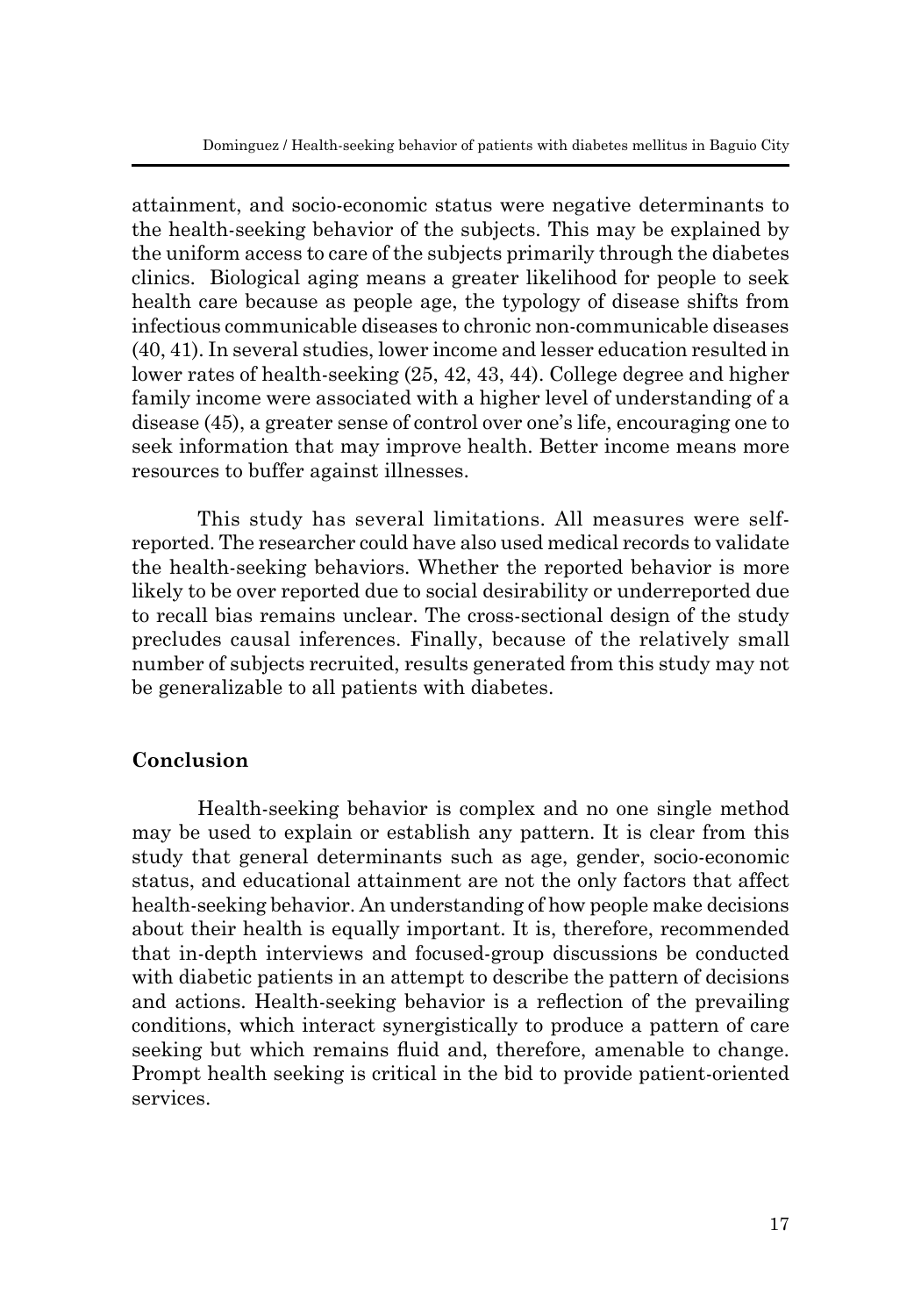### **Acknowledgements**

This study was carried out under the University Research Grants Program of Saint Louis University for the School Year 2009-2010.

### **References**

- 1*.* Senennari B. Combating the diabetes epidemic. *Caring* 2005; 24: 6-12.
- 2. King H, Aubert RE, Herman WH. Global Burden of diabetes, 1995-2005. *Diabetes Care* 1998; 346: 393-403.
- 3. Intensive blood-glucose control with sulphonylureas or insulin compared with conventional treatment and risk of complications in patients with type 2 diabetes (UKPDS 33): UK Prospective Diabetes Study (UKPDS) Group. *Lancet* 352: 837-853, 1998.
- 4. The effect of intensive treatment of diabetes on the development of longterm complications in insulin-dependent diabetes mellitus: The Diabetes Control and Complications Trial Research Group. *N Engl J Med* 329: 977-986, 1993.
- 5. Stratton IM, Adler AI, Neil HA, Matthews DR, Manley SE, Cull CA, Hadden D, Turner RC, Holman RR. Assocation of glycemia with macrovascular and microvascular complications of type 2 diabetes (UKPDS 35): Prospective observation study. *BMJ* 2000; 321 (7258): 405-412.
- 6. Saaddine JB, Cadwell B, Gregg EW, Engelgau MM, Vinicor F, Imperatore G, Narayan KM. Improvements in diabetes processes of care and intermediate outcomes: United States 1988-2002. *Ann Intern Med* 144: 465-474, 2006.
- 7. Saydah SH, Fradkin J, Cowie CC. *JAMA* 2004 291: 335-342.
- 8. Gentili P, Maldonato A, Grieco R, Santini A. Influence of patients' representations and beliefs about diabetes and its treatment on their adherence to therapy. *Diabetes NutrMetab* 2001; 14: 140-152.
- 9. McGinn AP, Rosamond WD, Goff DC Jr, Taylor HA, Miles JS, Chambless L. Trends in prehospital delay time and use of emergency medical services for acute myocardial infarction; experience in 4 US communities from 1987-2000. *Am Heart J* 150: 392-400, 2005.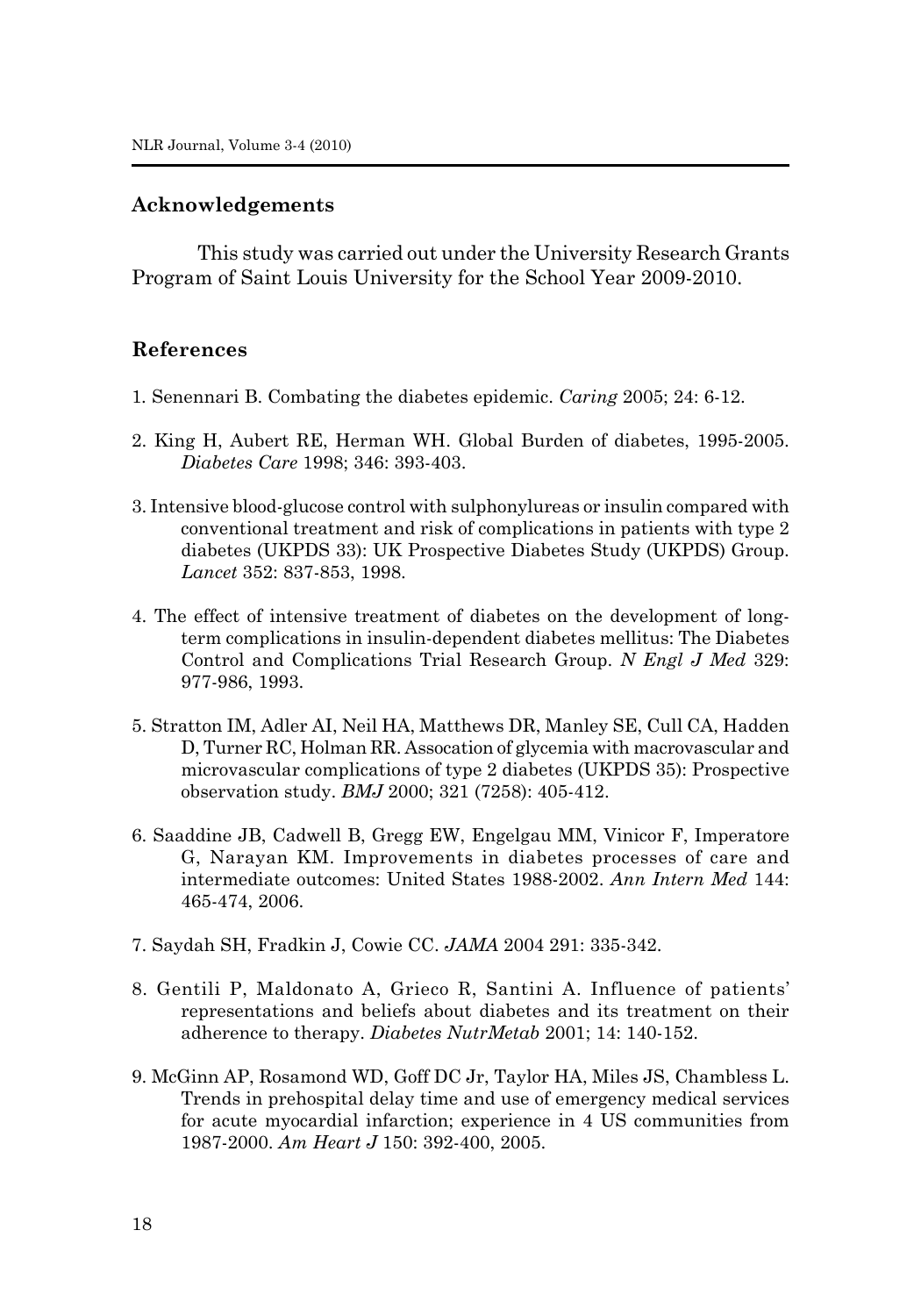- 10. Mayer D, Rosenfeld A: Symptom interpretation in women with diabetes and myocardial infarction. *Diabetes Educ* 32: 918-924, 2006.
- 11. Hurley A. The Health Belief Model: Evaluation of a Diabetes Scale. *Diabetes Educator* 1990; 16; 44-48.
- 12. Pinto SL, Lively BT, Siganga W, Holiday-Goodman M, Kamm G. Using the Health Belief Model to test factors affecting patient retention in diabetesrelated pharmaceutical care services. *Res Social Adm Pharm.* 2006 Mar; 2(1): 38-58.
- 13. Tan MY. The relationship of health beliefs and complication prevention behaviors of Chinese individuals with type 2 diabetes mellitus. *Diabetes Res Clin Pract*. 2004 Oct; 66(1): 71-7.
- 14. Gillibrand R, Stevenson J. The extended health belief model applied to the experience of diabetes in young people. *Br J Health Psychol*. 2006 Feb; 11 (Pt 1): 155-69.
- 15. Venmans MAJ L, Gorter KJ, Hak E, Rutten EHM G. Short-Term Effects of an Educational Program on health-seeking behavior for infections in patients with type 2 diabetes. *Diabetes Care* 31: 402-402, 2008.
- 16. Spikmans FJ, Brug J, Doven MM, Kruizenga HM, Hofsteenge GH, van Bokhorst-van der Schueren MA. Why do diabetic patients not attend appointments with their dietitian? *J Hum Nutr Diet*. 2003 Jun; 16(3): 151-8.
- 17. Department of Health. Diabetes Research. Current and future research on diabetes: a review for the Department of Health and Medical Research Council. London: The Stationery Office, 2002.
- 18. Ward, H., Mertens, T and Thomas, C. Health seeking behavior and the control of sexually transmitted disease. *Health Policy and Planning*, 1997; 12: 19-28).
- 19. Tupasi TE, Radhakrishna S, Rivera AB, Pascual ML, Quelapio MI, Co VM, Villa ML, Beltran G, Legaspi JD, Mangubat NV, Sarol JN Jr, Reyes AC, Sarmiento A, Solon M, Solon FS, Mantala MJ. The 1997 Nationwide Tuberculosis Prevalence Survey in the Philippines. *Phil J Microbiol Infect Dis* 2000: 29(2): 104-111.
- 20. Tupasi TE, Radhakrishna S, Co VM, Villa ML, Quelapio MI, Mangubat NV, Sarol JN, Rivera AB, Pascual ML, Reyes AC, Sarmiento A, Solon M,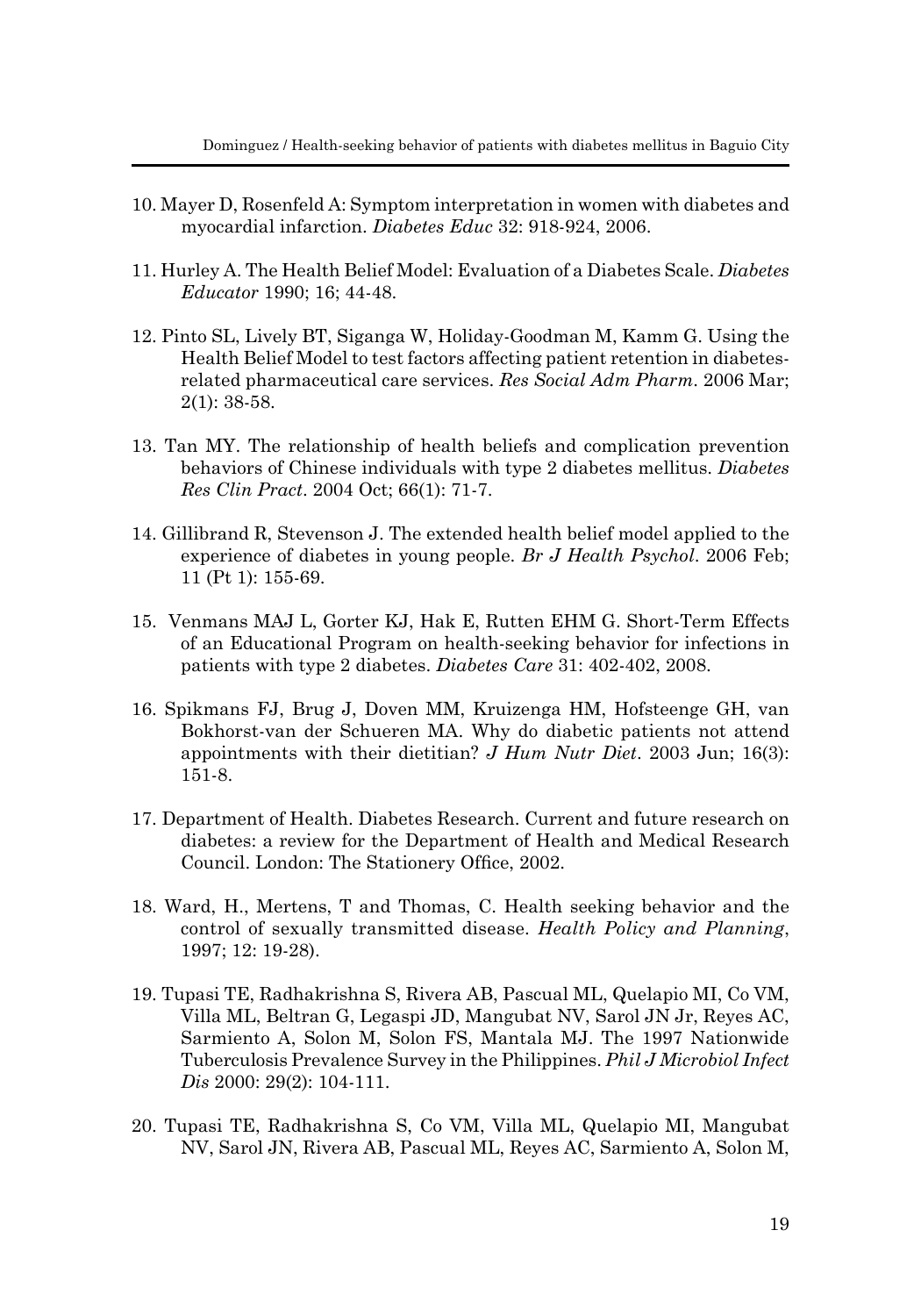Solon FS, Burton L, Mantala MJ. Bacillary Disease and Health seeking Behavior among Filipinos with symptoms of tuberculosis: Implications for control. *Int J Tuberc Lung Dis* 2000, 4 (12): 1126-1132.

- 21. WHO Global Tuberculosis Control 2005.
- 22. Peng Y, Chang W, Zhou H, Hu H, Liang W. Factors associated with health seeking behavior among migrant workers in Beijing, China. *BMC Health Services Research* 2010, 10: 69.
- 23. Bakri R. 2nd National Health and Morbidity Survey Diabetes. Diabetes Mellitus among Adults Aged 30 years and above. *Persatuan Diabetes Malaysia*, volume 9.
- 24**.** Waweru LM, Kabiru EW, Mbithi JN, Some ES. Health Status and Health seeking behavior of the elderly persons in Dagoretti Division, Nairobi. *East African Medical Journal* Vol. 80. No. 2, Feb. 2003.
- 25. Bakeera SK, Wamala SP, Galea S, State A, Peterson S, Pariyo GW. Community Perceptions and factors influencing utilization of health services in Uganda. *Int Journal for Equity in Health* 2009, 8: 25.
- 26**.** Martin E, Russell D, Goodwin S, Chapman R, North M, Sheridan P. Why patients consult and what happens when they do. *Br Med J* 1991, 303: 289-292.
- 27. Van De Kar A, Knottnerus A, Meertens R, Dubois V, Kok G. Why do patients consult the general practitioner? Determinants of their Decision. *Br J Gen Pract* 1992; 42: 313-316.
- 28. Suls J and Fletcher B. Self-attention, life stress and illness: A prospective study. *Psychosomatic Med* 1985; 47: 469-481.
- 29. Davey GCL Tallis F and Hodgson S. The relationship between informationseeking and information-avoiding coping styles and the reporting of psychological and physical problems. *J of Psychosom Res* 1993; 37: 333- 344.
- 30. Shaikh Babar T. Where do they go when they consult, and why? Healthseeking behavior in the Northern Areas of Pakistan. *Qualitative Health Research*, Vol. 18, No.6, 747-755, 2008.
- 31. Simmons D. Personal barriers to diabetes care: Is it me, them or us? *Diabetes Spectrum* Jan 2001, Vol.14, No.1, 10-12.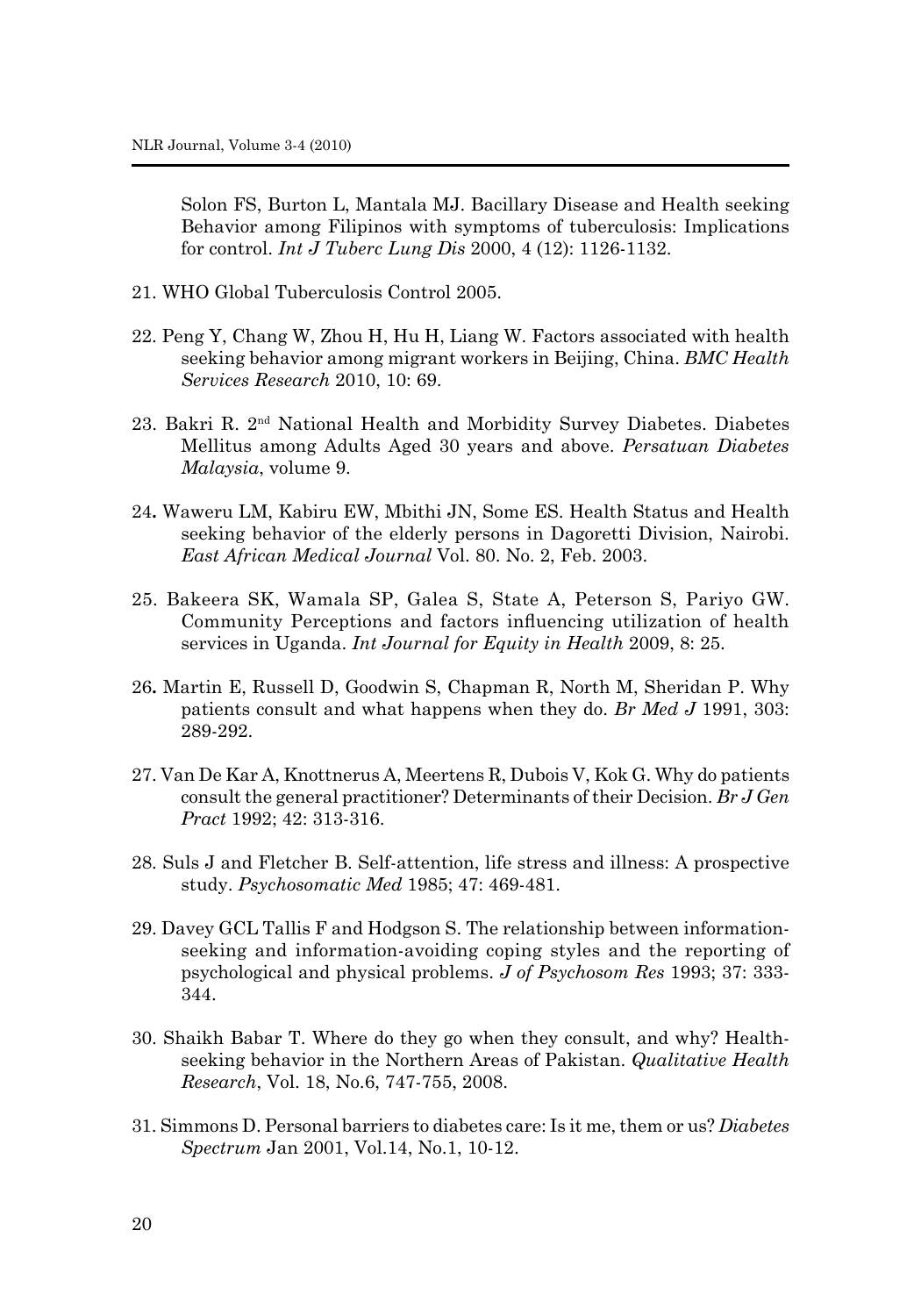- 32. Anderson, D and Christison-Lagay J. Diabetes Self Management in a community health center: Improving health behavior and clinical outcomes for underserved patients: *Clinical Diabetes* Jan 2008 Vol 26, No.1: 22- 27.
- 33. Dennis SM, Zwar N, Griffiths R, Roland M, Hasan I, Davies GP and Harris M. Chronic disease management in primary care: From evidence to policy. *Med J Aust* 2008; 188 (8 Suppl): S53-S56.
- 34. Venmans MAJ L, Gorter KJ, Hak E, Rutten EHM G. Short-Term effect of an educational program on health-seeking behavior for infections in patients with type 2 diabetes. *Diabetes Care* 31; 402-407, 2008.
- 35. Simmons D, Weblemoe T, Voyle J, Prichard A, Leakehe L, Gatland B. Personal barriers to diabetes care: Lessons from a multiethnic community in New Zealand. *Diabetic Med* 15: 958-965, 1998.
- 36. Larkey LK, Hecht ML, Miller K, Alatorre C. Hispanic Cultural Norms for health-seeking behavior in the face of symptoms. *Health Education and Behavior*, Vol. 28, No.1, 65-80, 2001.
- 37. Ming Yeong Tan. The Relationship of health beliefs and complication prevention behavior of Chinese individuals with type 2 diabetes mellitus. *Diab Research and Clinical Practice.*Vol 66, Issue, pp 71-77, Oct 2004.
- 38. Campbell S and Roland M. Why do people consult the doctor? *Family Practice*  1996; 13:75-83.
- 39. Olenja J. Health Seeking behavior in Context. *East African Medical Journal*. Feb. 2003, 61-62.
- 40. Silva VM, Cunha AJ, Oliveira JR, Figueira MM, Nunes ZB, DeRiemer K, Kritski AL. Medial students at risk of nosocomial transmission of Mycobacterium tuberculosis. *Int J Tuberc Lung Dis* 2000; 4(5): 420-426.
- 41. Lai Yin Wong. Understanding of diabetes mellitus and health-preventive behavior among Singaporeans. *Ann Acad Med Singapore* 2009; 38: 478- 86.
- 42. Bourne, Paul. Socio-demographic determinants of health care seeking behavior, self-reported illness and self-evaluation of health status in Jamaica. *Intl Journal of Collaborative Research in Internal Medicine and Public Health.* Vol. 1, No. 4 (June 2009), 101-130.